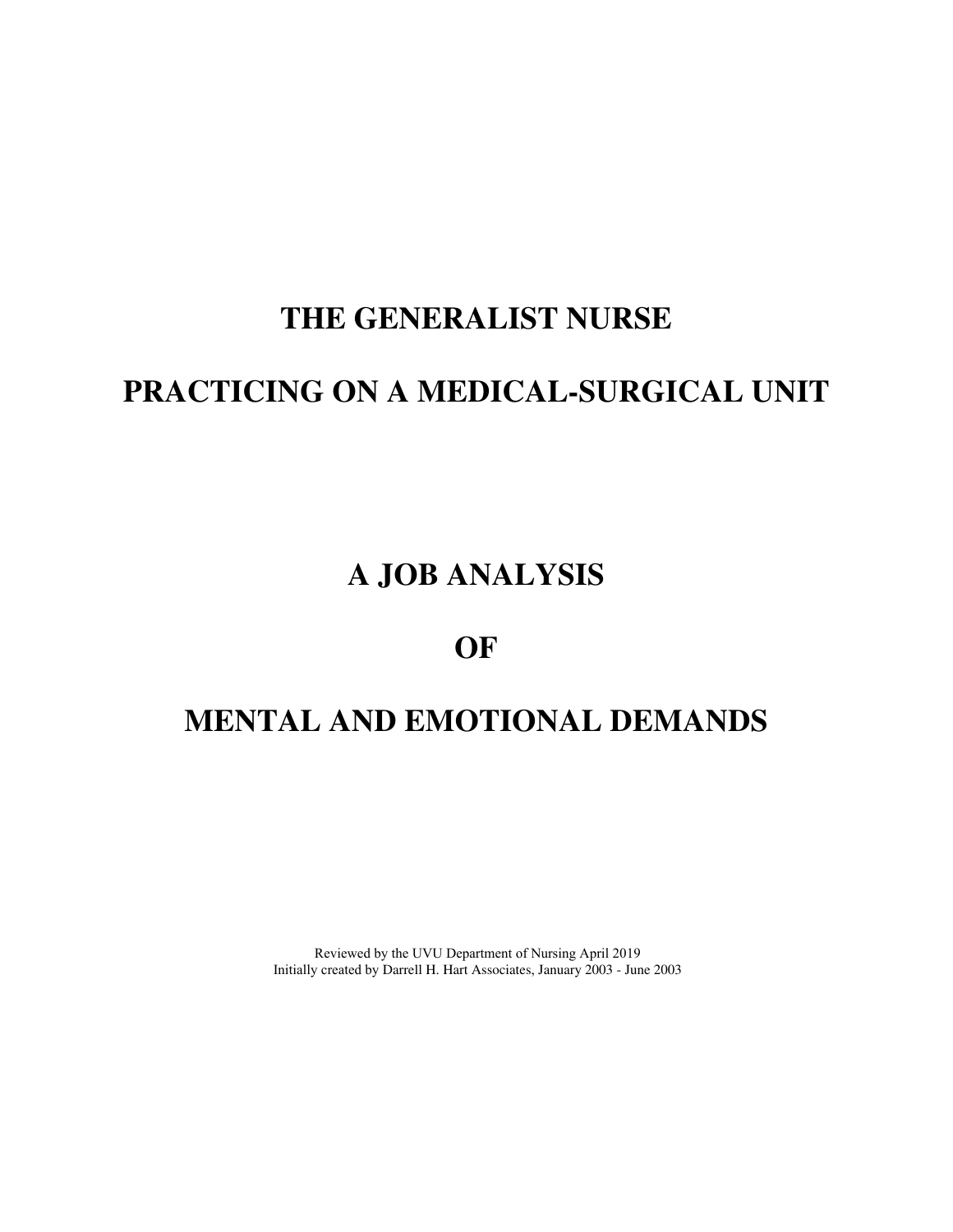# **ESSENTIAL AND/OR IMPORTANT MENTAL AND EMOTIONAL DEMANDS ASSOCIATED WITH THE JOB FUNCTIONS OF THE GENERALIST NURSE PRACTICING ON A MEDICAL/SURGICAL UNIT**

#### RESEARCH DESIGN

#### Introduction

College and University faculty who provide clinical instruction and supervision to nursing students are faced with a serious dilemma when a student who can meet the classroom demands of nursing education has difficulty performing well in the clinical component of the educational program. What resources does a nursing educator have to help make an objective determination if a student's difficulty in providing patient care during the clinical experience is a lack of knowledge or a result of an inability to meet the mental and/or emotional demands of the tasks?

How can the nursing educator counsel the student who consistently freezes when nursing care situations demand a quick response and the clinical environment is far from the quiet and calm of the classroom situation that would allow all the time needed to make a reasoned decision and take action?

What is the educators response to a vocational rehabilitation counselor's question: "I have a client who has a history of depression. She can't think of any career but nursing. She is so compassionate and caring. Can she be successful in your program?" How does a nursing educator explain the demands of nursing to a perspective student who says, "I know I'll be the best nursing student you ever had. I'm not good with books.... but I love people!"

Who in the healthcare system has knowledge of the mental and emotional demands of nursing sufficient to assist faculty and students answer these and other such questions? What are the critical mental and emotional demands of the generalist nurse? Faculty members of Utah Valley University Department of Nursing have noted a number of benefits to having answers to this question, both for the improvement of the educational process as well as for the delivery of care by employed nurses in hospital settings.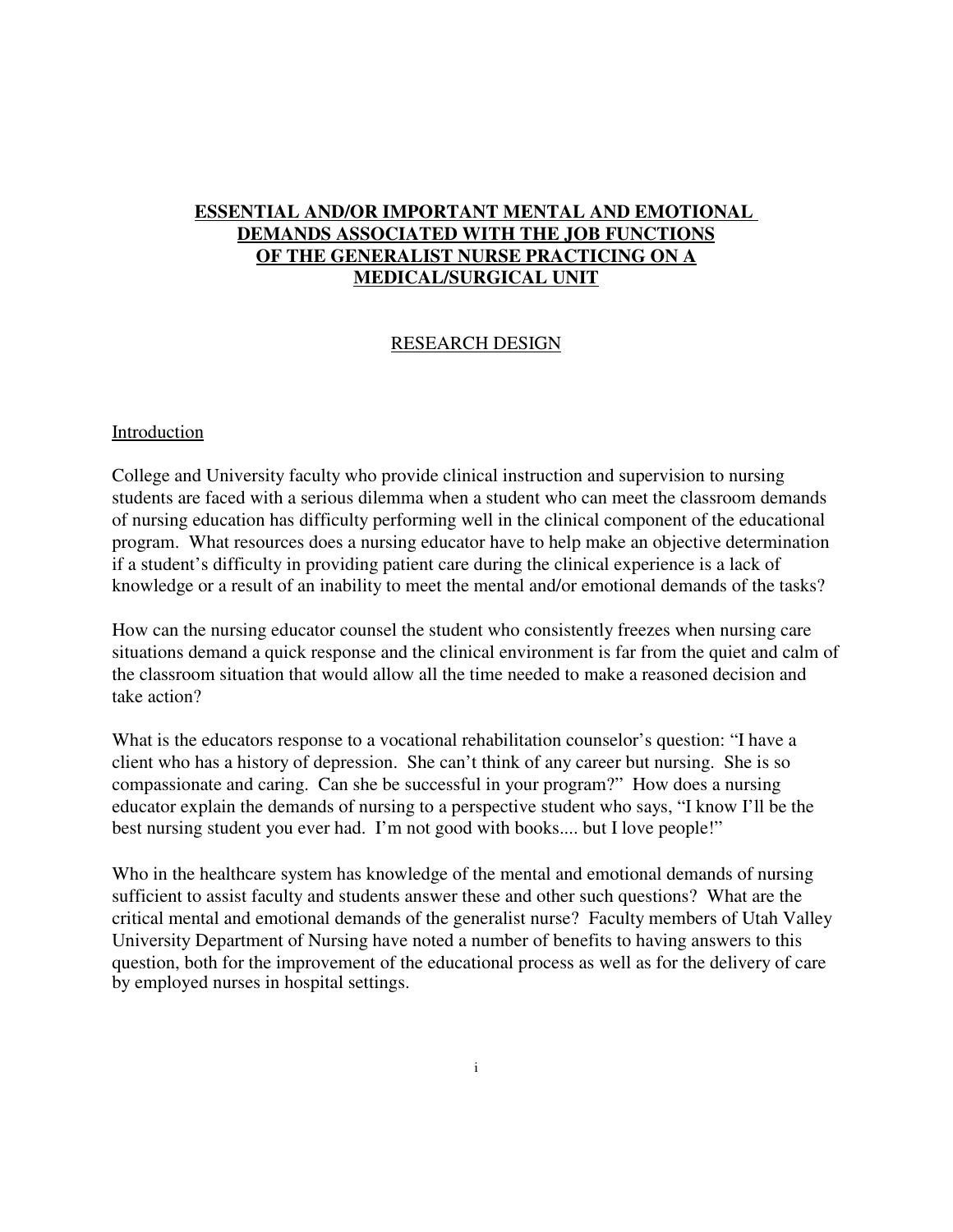- 1. Utah is in a unique situation of having many more qualified applicants for admission to its nursing programs than it can accept. If the mental and emotional demands of nursing can be identified and stated in objective terms, potential students could be appraised of the demands to help them in making important career decisions. Those who feel they may not want or be able to meet the performance demands may recognize the risk before beginning a program. This could decrease attrition and leave more seats available for students who might be more likely to complete the program and succeed in a nursing career.
- 2. Students who are enrolled in nursing programs can be given better focused supervision and support when they begin to experience difficulty in meeting the critical nursing mental and emotional demands either in the didactic or in the clinical phases of the educational program, thus increasing their potential for personal and educational success.
- 3. Mental health professionals will have an objective list of demands to aide them in determining if a student with difficulties should continue with clinical education or receive career counseling to determine a more appropriate career pathway.
- 4. Hospitals will have functional guidelines to (a) evaluate the capacity of staff nurses who are not performing adequately, (b) develop/customize, from the mental and emotional information base, in-service training, mentoring, and staffing assignments, and (c) have performance criteria for fitness for duty evaluations to address ADA requests, considerations for applications for longterm disability, or to aid in determining if a nurse is psychologically ready to return to work following a period of absence for health reasons.

The search for answers led to meetings with Mr. Norm Alverson of the Utah State Risk Management Office who is a leader in developing job performance criteria for assisting organizations with compliance to state and federal employment guidelines. Early in the planning of this project, it became evident that the same issues should be of interest to all nursing education programs and hospital organizations in the state. A decision was made to develop criteria that could be used by any school or hospital in the state. The director of UVSC Department of Nursing asked that the Utah Nursing Leadership Form, a group of nursing education and nursing service leaders consider the question. Discussions by that group led to the general assumptions on which the study was based.

Basic undergraduate education prepares the new graduate to function as a generalist nurse on the medical/surgical unit.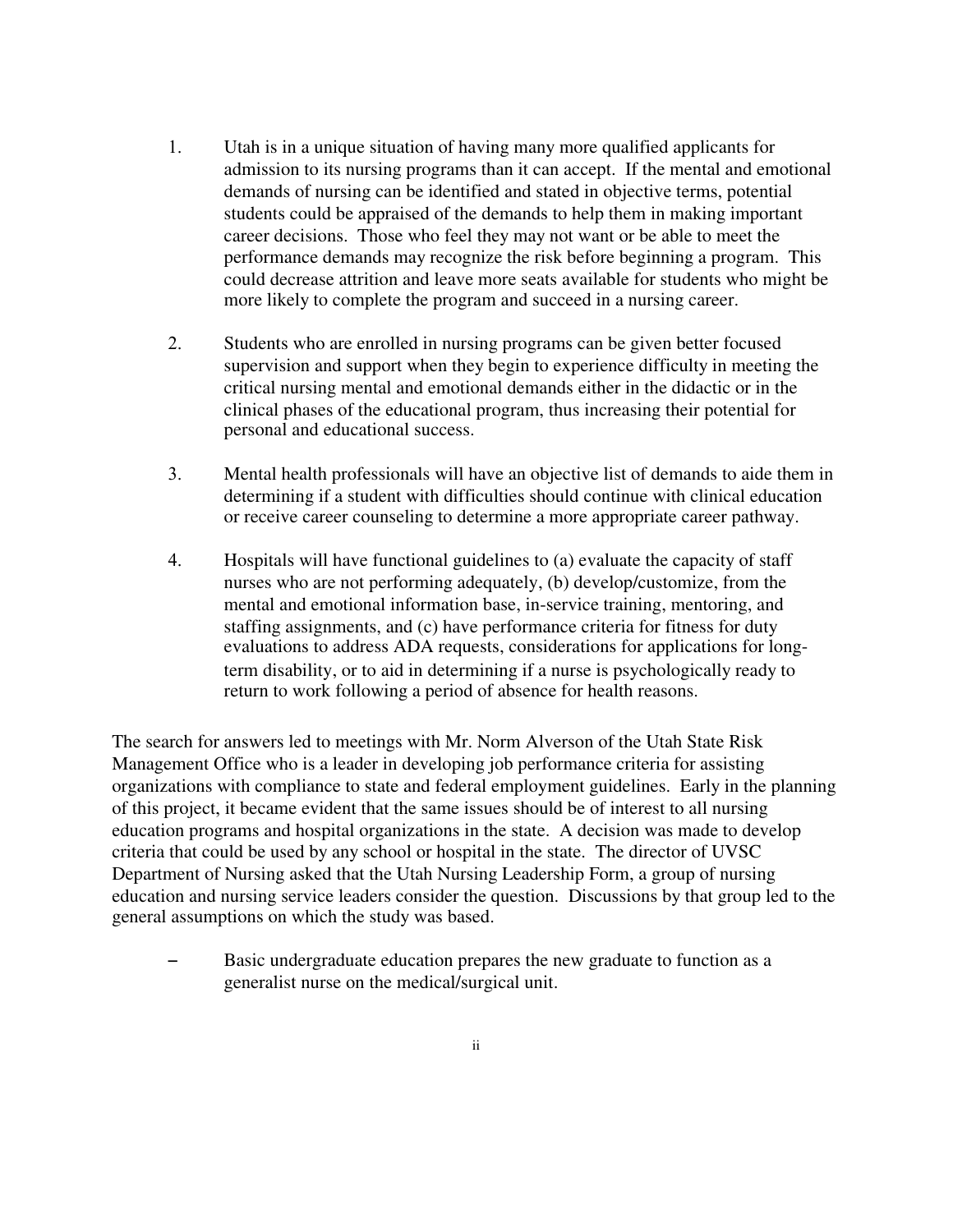- $\overline{a}$ The performance demands of a nursing student should be based on all experiences in the education process and, therefore, reflected in the last clinical experience of the basic undergraduate program.
- $\overline{a}$ The performance demands of the last semester student will be the same as the demands of the generalist nurse on a medical/surgical unit.

All schools were asked to identify the competencies required of their graduates. This was used to generate a list of general competencies that became the information working base for this study.

#### Mission

To develop a document that will:

- 1. Provide a realistic picture of the mental and emotional demands of nursing for potential applicants to nursing education programs.
- 2. Enhance the development of education materials to help nursing students and practicing nurses successfully meet the mental and emotional demands of their jobs.
- 3. Assist in objective evaluations of nursing students and practicing nurses who have performance and/or psychological problems to facilitate the return to satisfactory functioning or assist in developing alternative conditions consistent with (a) capabilities of the student or nurse and (b) State/Federal guidelines.

# Goals

- Determine from existing job descriptions, educational course work, and on-site hospital practice patterns the major job functions and tasks of the generalist nurse practicing on a medical/surgical unit.
- Identify essential and/or important mental and emotional demands associated with those job functions and tasks.

#### Procedure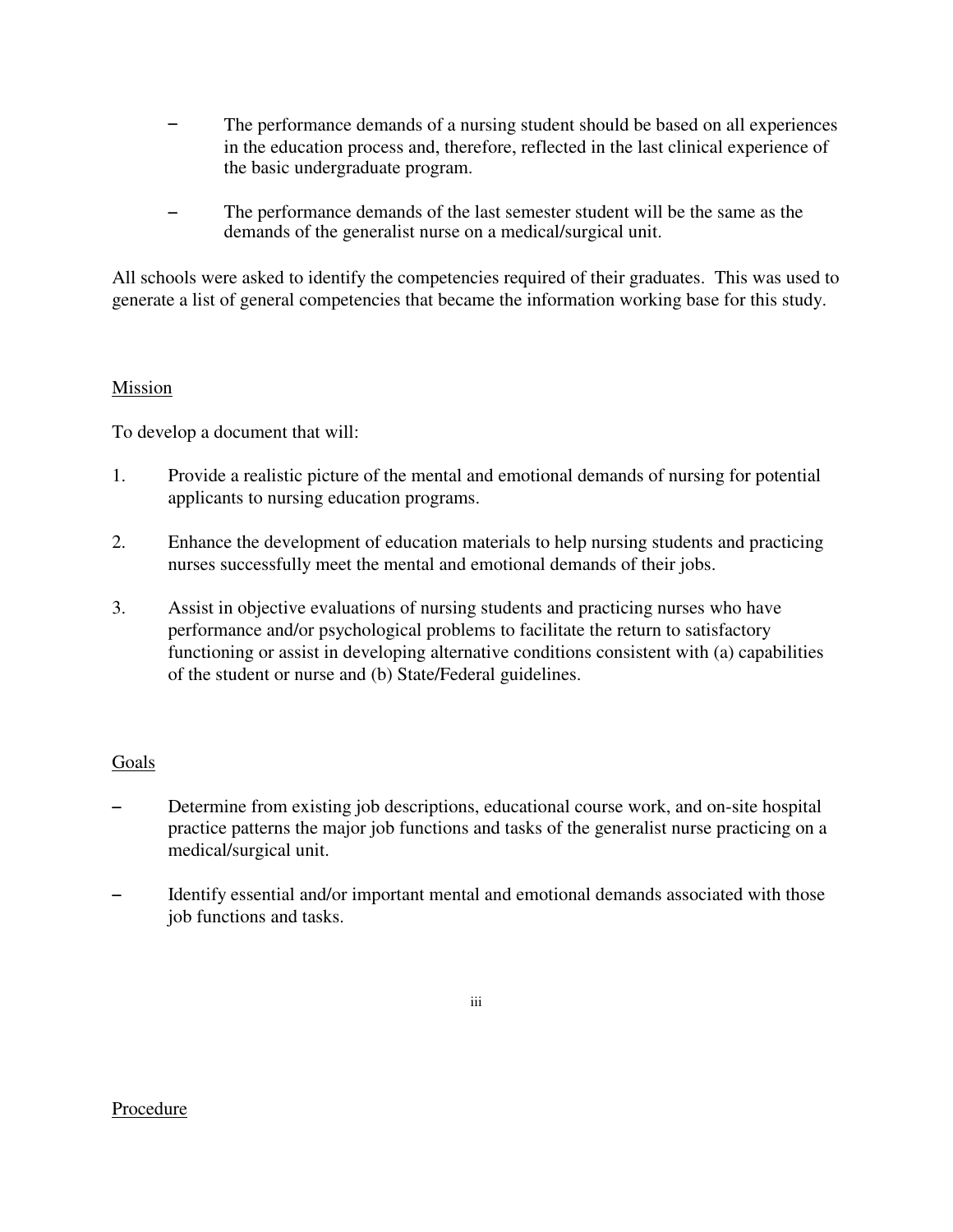Two sources of data were used to determine the job functions and tasks and associated mental and emotional demands of the generalist nurse.

- $\overline{a}$ The initial source of data came from a rough draft of nursing competencies prepared by a nursing leadership committee of six nursing educators and directors of hospital nursing programs. Included were tasks associated with critical thinking, leadership, patient advocacy, safety, basic nursing functions, and physical requirements. This initial effort led to a second planning meeting from which very specific functions and tasks of basic nursing were distilled from the broader initial working draft. This final cut included two nursing educators, two practicing floor nurses, and one last semester student.
- $\overline{a}$ The source of essential information about the important mental and emotional demands associated with the previously defined functions and tasks came from job-site observations and in-depth interviews with practicing nurses and nursing administrators. Through this process the challenging patient care and intra and interpersonal demands required of an effective generalist nurse were discussed, evaluated, and prioritized.

Sixty interviews averaging an hour each were conducted with nurses with medical/surgical experience. They represented 13 hospitals and four different hospital organizations in both urban and rural settings. Also included were 10 nursing students in their final semester of training who have worked on a med/surg floor, four directors of nursing, and two nursing educators.

The interviewees were asked to identify important cognitive (thinking) requirements and processes and important affective (feeling) demands associated with their various nursing functions and tasks. The input was then synthesized into statements considered to represent major demands in each category or function.

A six person ad hoc steering and review team critiqued and modified the rough draft working copy to ensure adequacy of content for the purposes of the project. Included on the steering/review team were two nursing educators and four seasoned practicing nurses selected from the interview pool. Instructions to the review team are outlined in the attached memorandum.

It is recognized that the list of mental and emotional demands is not exhaustive and may be supplemented as appropriate.

iv

# Acknowledgments

A special appreciation is extended to Dr. Alene Harrison, Associate Dean and Director of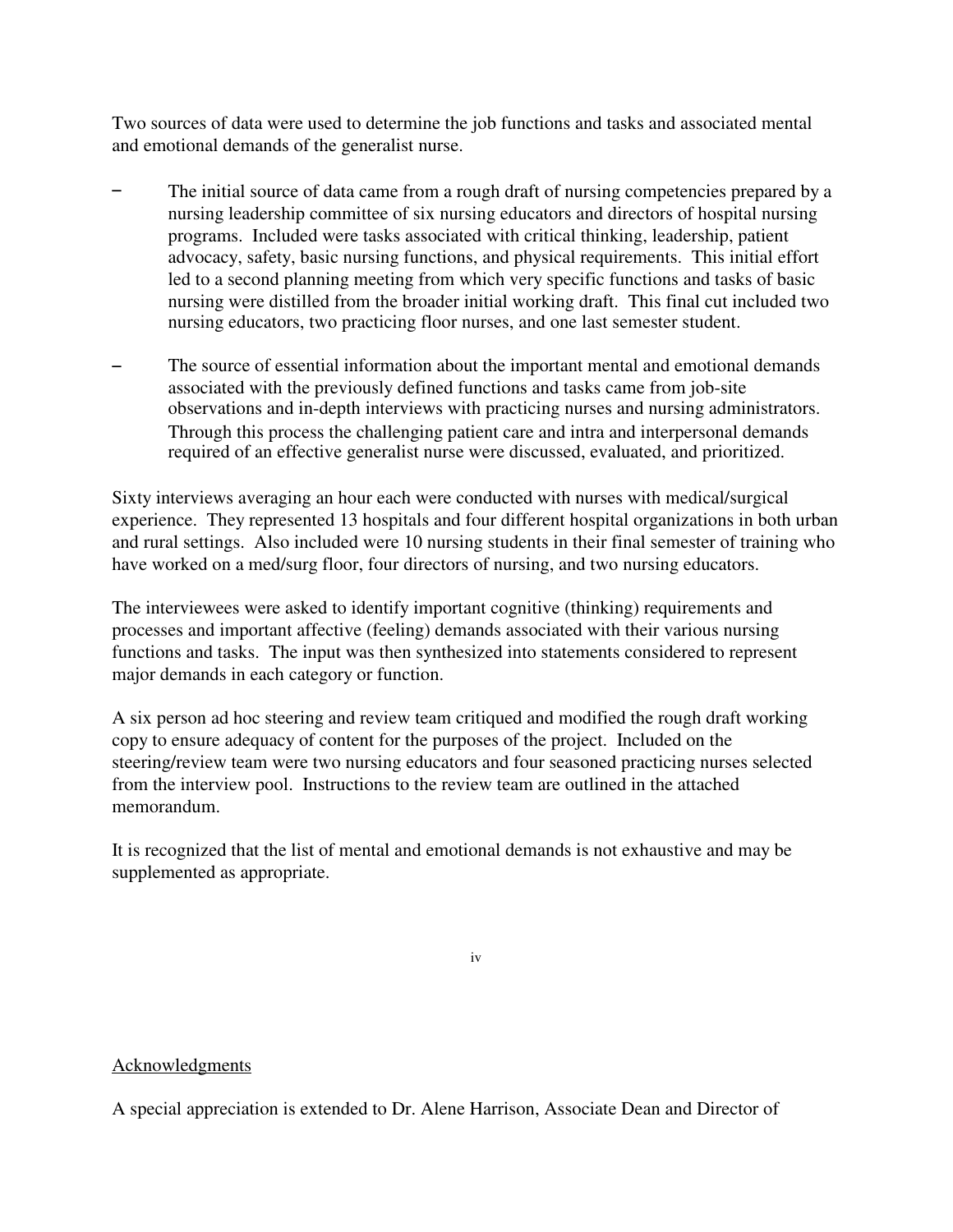Nursing for Utah Valley State College in Orem, Utah for spearheading this important nursing project. Joint sponsors are Utah Valley State College Department of Nursing, Utah Nursing Leadership Forum, and the Utah Office of Risk Management. In each phase of the project Dr. Harrison provided supportive guidance and valuable insights. She also facilitated essential cooperation of the nursing directors in the thirteen hospitals who provided time for on-staff nurses to share their insights about the essential mental and emotional demands described in this report. Also to receive a special acknowledgment is Mr. Norm Alverson of the Utah Department of Risk Management who recognized the importance of this nursing project for providing (1) guidance in educational and supervisory structure to the nursing educators in the state of Utah and to the directors of nursing from the state's hospitals and (2) critical personnel management and ADA (American Disabilities Act) resource information about conditions that arise that demand a substantiated performance information base.

In addition to Dr. Harrison's role on the steering and review team are the five other nursing personnel who contributed numerous hours critiquing and modifying the rough draft.

v

- Gary Measom
- Kathy McLaren
- $-$  Loretta Turpin
- Kelleen Brown
- Dorothy Sullivan

Darrell H. Hart, Ph.D.

- Director of Behavioral Medicine

Officed in Intermountain Spine Institute at the Cottonwood Hospital

- President of Darrell Hart Associates

A Salt Lake City Organizational Development Firm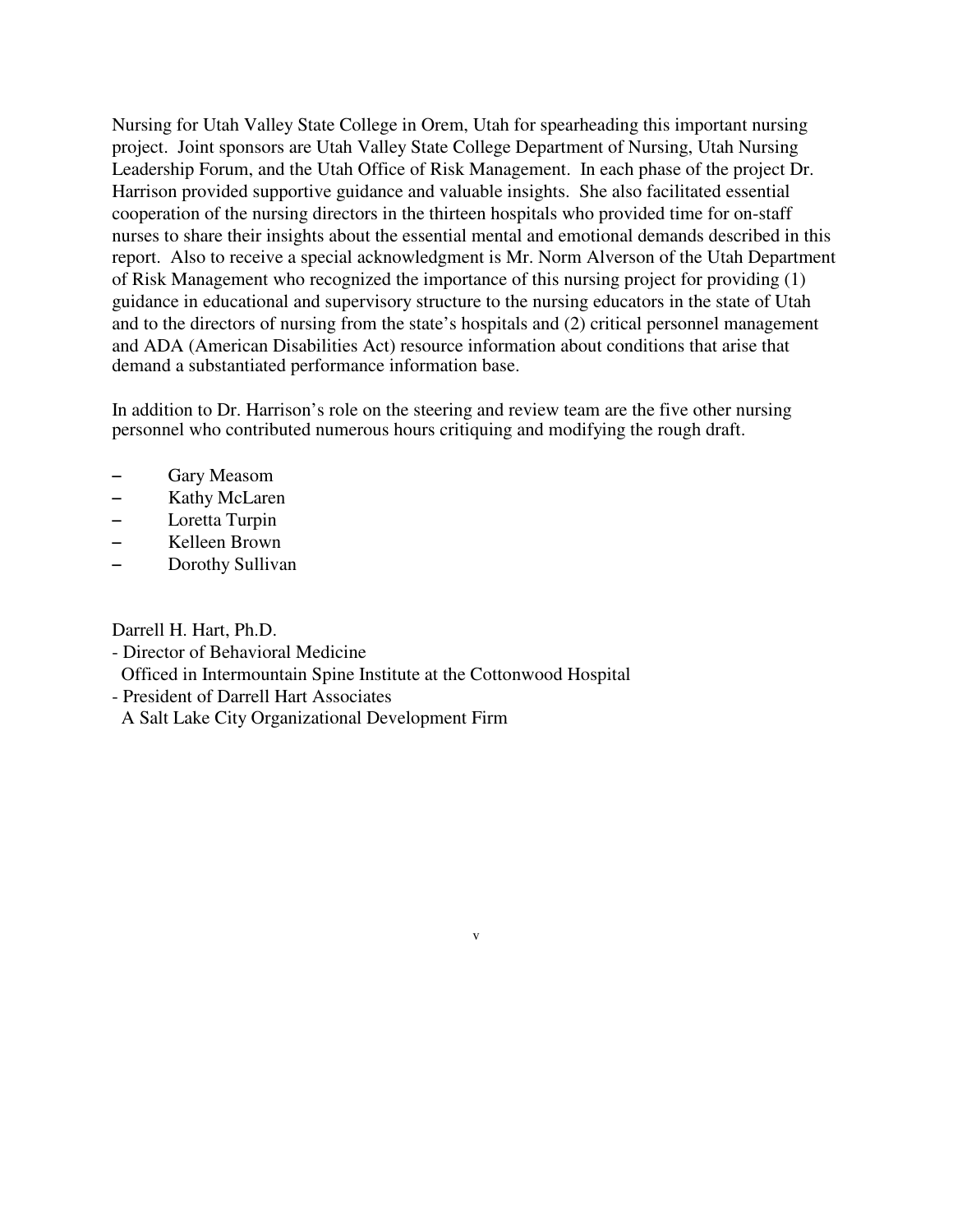Darrell H. Hart Associates (801)314-2351

#### **MEMORANDUM**

| Date:    | June 10, 2003                                                               |
|----------|-----------------------------------------------------------------------------|
| To:      | The Review Team Members                                                     |
| From:    | Darrell Hart, Project Coordinator                                           |
| Subject: | Mental & Emotional Demands of the Generalist Nurse Practicing on a Medical- |
|          | Surgical Unit                                                               |

Thank you for agreeing to participate in a review and validation process for finalizing the document: Mental and Emotional Demands of the Generalist Nurse Practicing on a Medical-Surgical Unit.

A draft copy accompanies this memo. It represents information shared with me during 58 interviews with nurses with medical-surgical experience representing 12 hospitals in both urban and rural settings. Also included were 10 nursing students in their final semester of training who have worked the med-surg floor, four directors of nursing, and two nursing educators. I started with a list of general nursing functions and tasks developed with a small planning committee representing nursing educators and practicing nurses. I then asked interviewees to identify important mental (thinking) requirements and processes and important emotional (feeling) demands associated with the various tasks and functions. The input was then synthesized into statements considered to represent major demands in each category or function.

The demands that are recorded in the rough draft need not be totally comprehensive but must be, for the most part, representative of the more difficult mental and emotional demands associated with the tasks and functions that are to be performed. I have observed that some tasks call for similar mental and emotional demands and thus there will be occasionally repetition and crosscorrelation; that's okay.

vi

My concern is (1) that I not miss some very critical demands associated with particular tasks and (2) that the various demands are understandable and lined-up logically with the major functions. It will be observed that the functions A, conducting initial patient assessment and B, developing a treatment plan are less well developed than the other three major functions. I may have adequate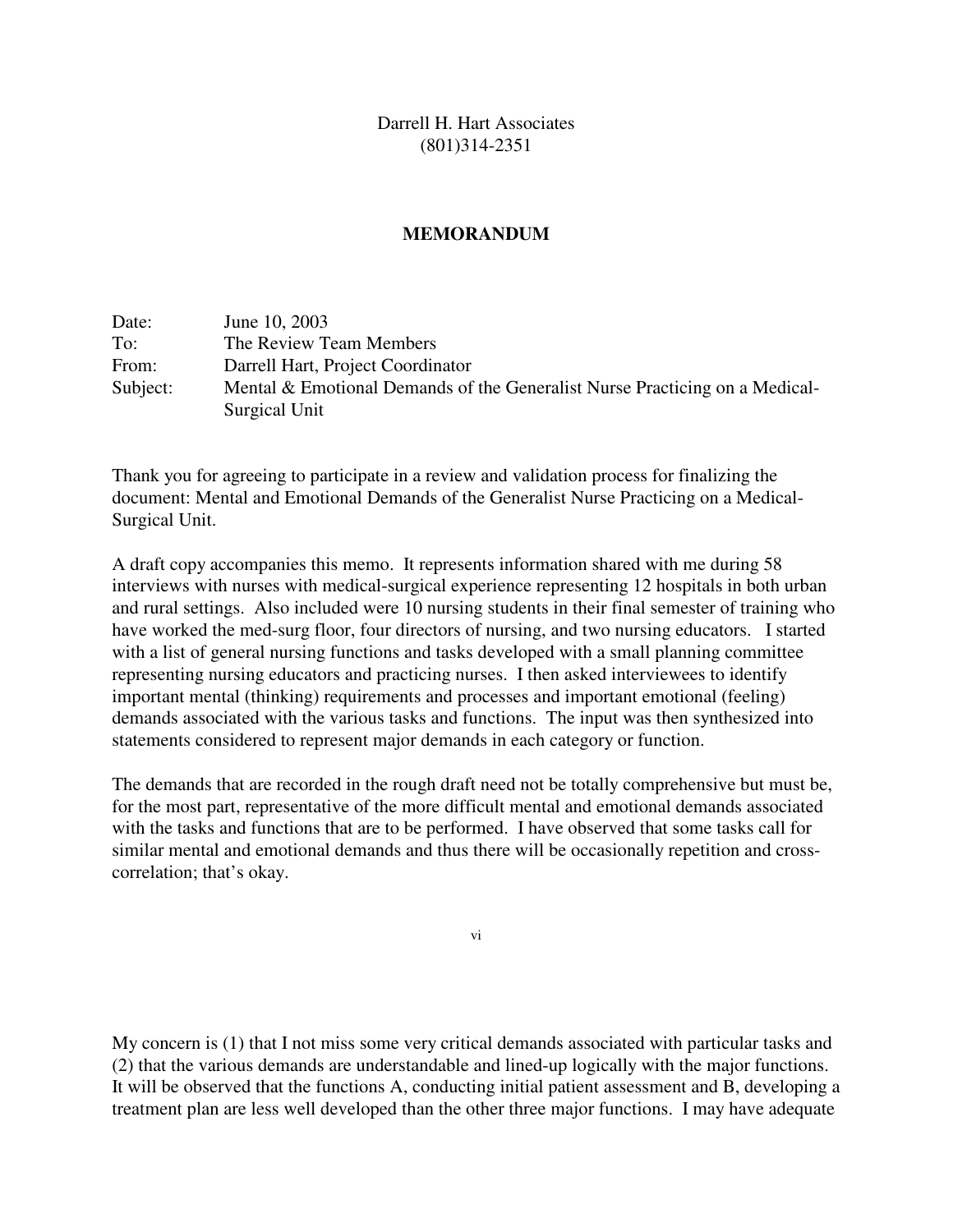representative coverage on function A and B, but I'm not sure. My request is that you look at the entire document for logic/connection errors and missing mental and emotional demands that are very critical and should be added to the appropriate task and function. I am particularly concerned about adequate coverage on functions A & B.

On the Morning of June 18, 2003 at 9:00 a.m., we will sit down and walk through the draft and add, edit, and delete. In the end, the review team will need to feel that the final product is a good representation of essential mental and emotional demands of the generalist nurse working on a medical-surgical unit. Again, it doesn't have to be exhaustive, but it should be representative and understandable.

This draft is presented a few days ahead of our group discussion so you'll have little time to become somewhat familiar with the data in preparation for your input and eventual (blessing).

Thanks indeed for your willingness to help prepare a document to use in selection, orientation, training, work place decisions, and fitness for duty assessments with a generalist nurse.

vii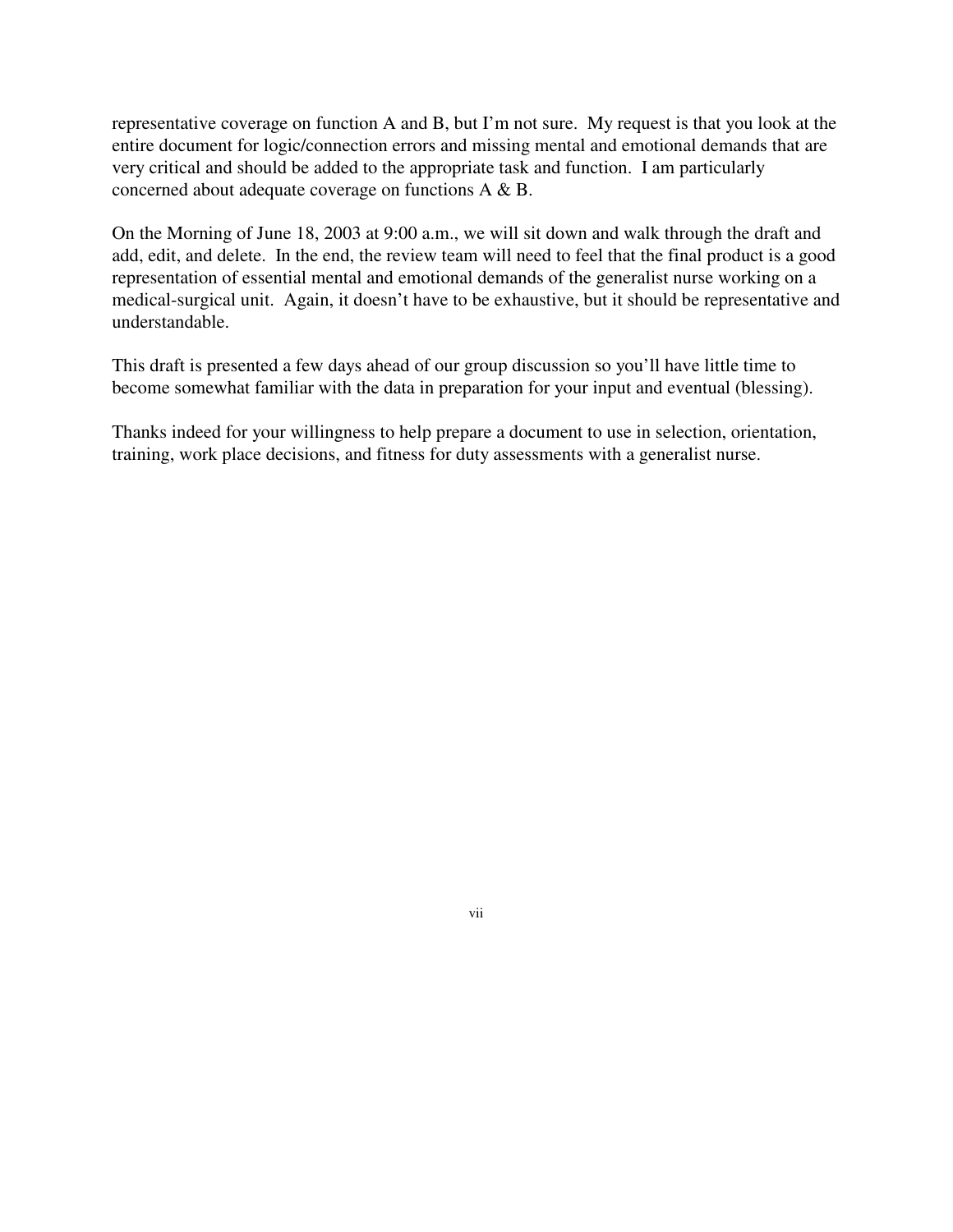# **TABLE OF CONTENTS**

# **FUNCTIONS AND TASKS**

|                  |                                                     | 1 |
|------------------|-----------------------------------------------------|---|
| 1.               | <b>Gather History</b>                               |   |
| 2.               | Develop Baseline Data                               |   |
| 3.               | Identify the Patient/Family Needs                   |   |
| $\overline{4}$ . | <b>Integrate Data and Cross-Validate Diagnoses</b>  |   |
|                  |                                                     | 4 |
| 1.               | Determine Outcome Goals                             |   |
| 2.               | Prioritize and Organize Action Steps                |   |
| 3.               | <b>Access Resources</b>                             |   |
|                  |                                                     | 6 |
| 1.               | <b>Follow Physician Orders</b>                      |   |
| 2.               | Provide Patient and Family Education                |   |
| 3.               | <b>Monitor Vital Signs</b>                          |   |
| $\overline{4}$ . | Obtain Lab Specimens and Monitor Lab Values         |   |
| 5.               | Monitor and Support Emotional/Cognitive Functioning |   |
| 6.               | Provide Basic Medical Care                          |   |
| 7.               | Coordinate Interdisciplinary Care                   |   |
| 8.               | <b>Administer Medications</b>                       |   |
| 9.               | <b>Maintain Patient Safety</b>                      |   |
| 10.              | Utilize Equipment                                   |   |
| 11.              | <b>Implement Procedures</b>                         |   |
| 12.              | Manage Pain                                         |   |
| 13.              | <b>Manage Patients and Families</b>                 |   |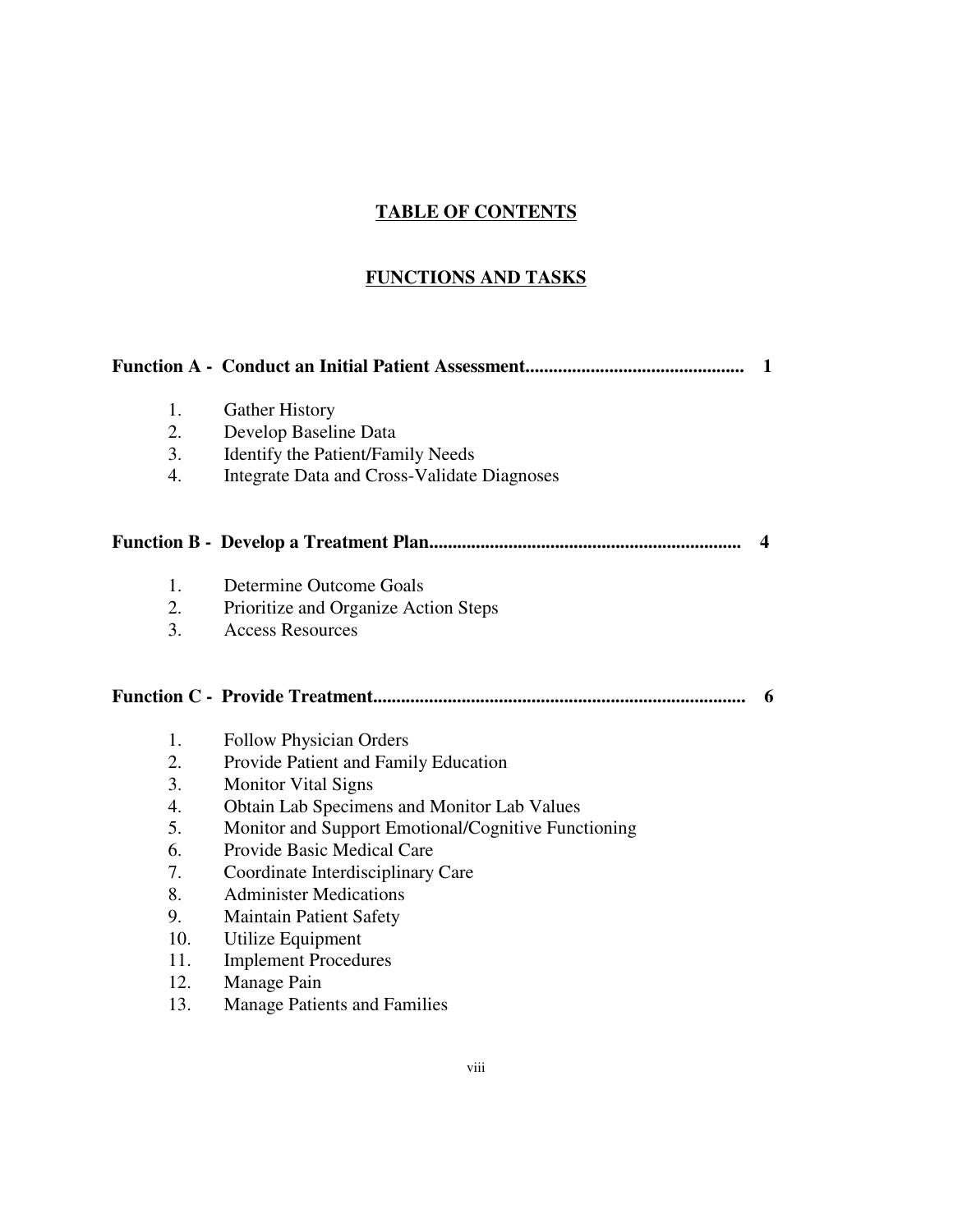|    |                                                                | 18 |
|----|----------------------------------------------------------------|----|
| 1. | Evaluate Progress Towards Outcome Goals                        |    |
| 2. | <b>Evaluate Patient and Family Satisfaction</b>                |    |
|    |                                                                |    |
|    | <b>Function E - Manage Non-Administrative Tasks of Nursing</b> | 20 |
| 1. | Communicate with the Nursing Team                              |    |
| 2. | Handle Conflict                                                |    |
| 3. | Delegate                                                       |    |
| 4. | Managing Data and Charting                                     |    |
| 5. | Support Co-Workers                                             |    |
| 6. | Manage Time                                                    |    |

7. Manage Self: Fears, Time, Commitment, Health, Stress

# **An Addendum to the Report on the Mental and Emotional Demands of the Generalist Nurse**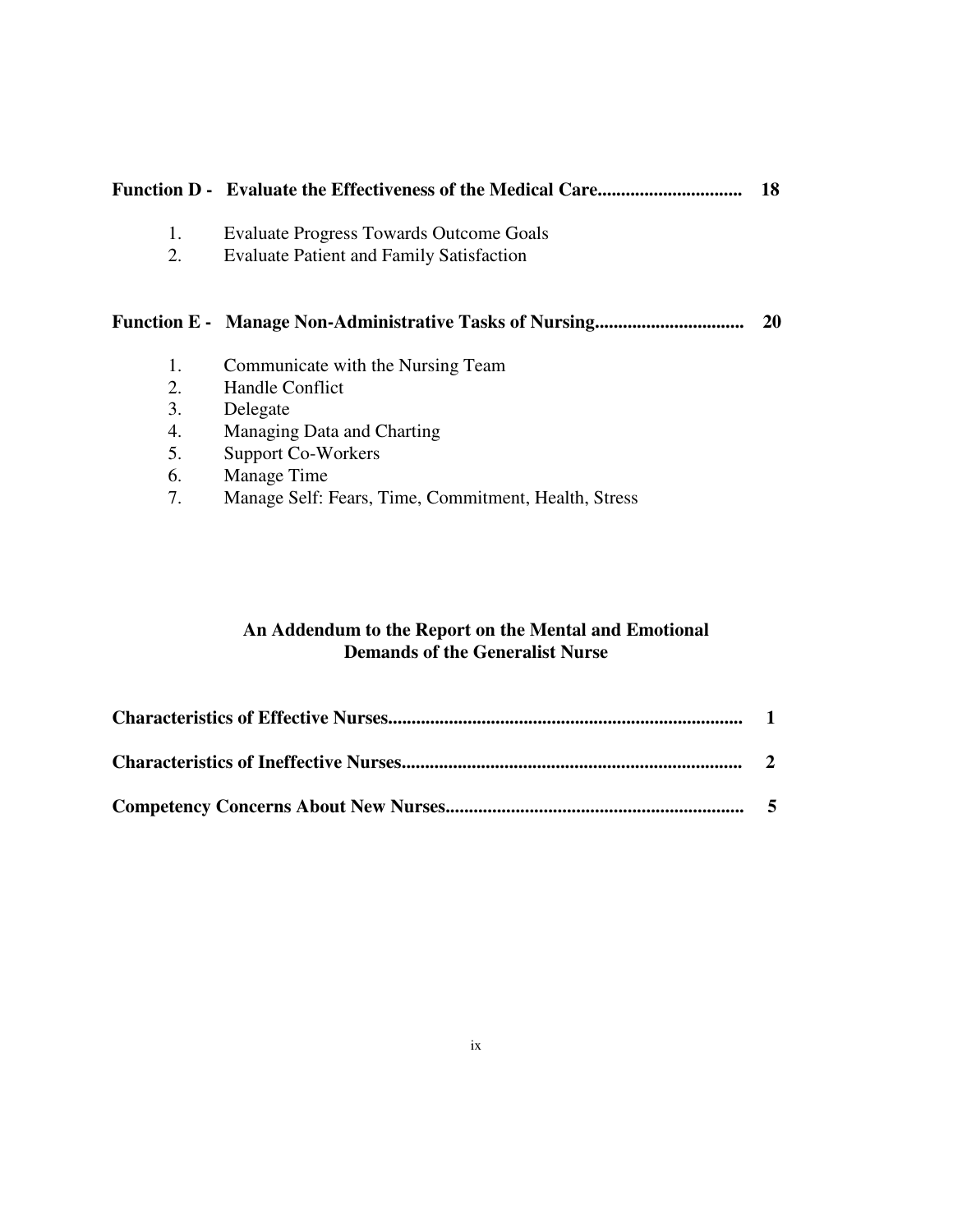# **FUNCTION A**

# **CONDUCT AN INITIAL PATIENT ASSESSMENT**

#### **Task A1: Gather History**

#### Mental Demands:

- Determine the personal resources and health care system within a patient's referring network that will facilitate gathering historical information about a patient.
- Determine the health care professionals and information sources needed to provide necessary background information about previous health care and the specific current needs of the patient; then determine how to get the information in a timely fashion, e.g., physician (s), diabetic team, nutritionists, home health nurses, social workers, the patient's family.
- Conform to mandatory policies and laws for obtaining and managing personal medical information.

- Accommodate for the patient's interpersonal style to obtain, as best possible, historical information from a cognitively/emotionally impaired patient.
- Manage the frustration and possess the patience to pursue critical historical information about a patient when:
	- There are no family members present or those that are available have very little knowledge about the patient's medical history, i.e., prescribed medications, dosages, and times.
	- When the patient is resistant to revealing personal information such as substance abuse, psychiatric disorders, family abuse, or personal medical history.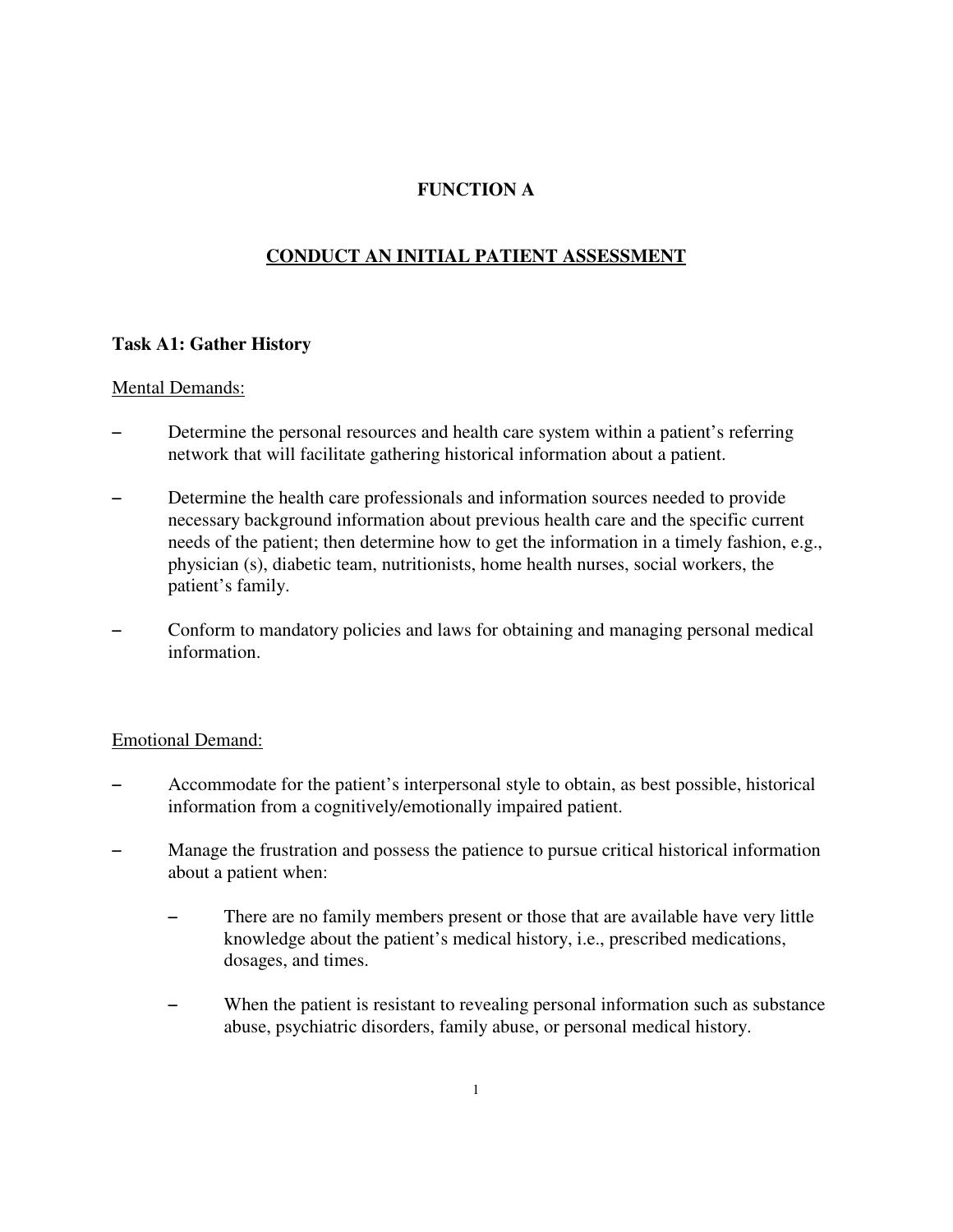- $\overline{\phantom{0}}$ The doctor's notes have not been transcribed or are unavailable.
- $\overline{a}$ Physical exam suggests possible co-morbidity but there is no timely way to crossvalidate.
- Cope with the complexity of implementing HIPAA regulations.

# **Task A2: Develop Baseline Data**

# Mental Demands:

- Utilize skills needed to detect signs and symptoms of abnormalities in basic functions during the patient assessment, e.g., cardiac, neuro, GI, pulmonary function.
	- Detect developmental/functional delays and deficiencies in physical and mental status according to norms adjusted for age and medical condition.
	- Assess the patient's expectations, capability, or motivation for self-care, e.g., hygiene, dental care, dress, mobility, cultural, spiritual.
- Maintain a professional atmosphere while obtaining sensitive/intimate patient information.
- Establish a supportive environment while using communication skills to obtain personal, mental, and emotional data from patients.

# **Task A3: Identify the Patient/Family Needs**

# Mental Demands:

Understand the patient's and family's psychosocial conditions and perceptions of health needs in developing and obtaining an emotional commitment to a treatment and educational plan.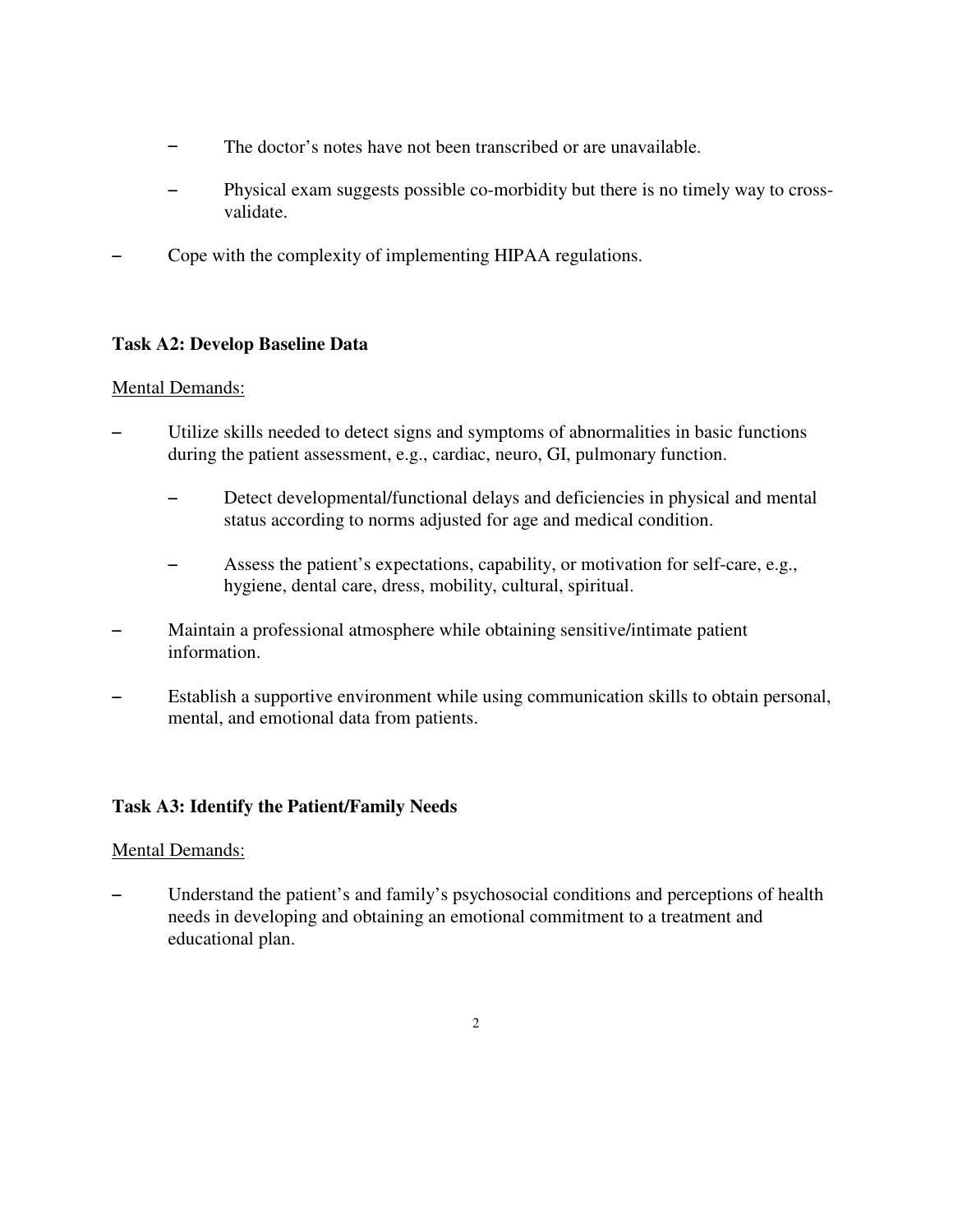- Assess the family's expectations and coping capabilities related to:
	- Hospital care.
	- Understanding the patient's health condition and treatment plans.
	- Support systems, family, and external.
	- Preparation for discharge and post-hospital care.
	- Preparation for chronic or terminal illness.
	- Nursing responses to call lights, monitoring pain, optimizing comfort and hygiene, etc.

# **Task A4: Integrate Data and Cross-Validate Diagnoses**

- Determine needs for additional data for accurate nursing diagnosis and care
- Determine sources for additional data, e.g., additional medical reports, more information about physician expectations, a more detailed medical history from the patient/family, additional data on possible co-morbid conditions.
- Integrate and verify all patient information with the current history and physical such as emergency room assessments, mental status history, and referring physician input.
- Differentiate between highly relevant and less relevant information to establish accurate diagnostic conclusions and a baseline of current functioning for treatment planning.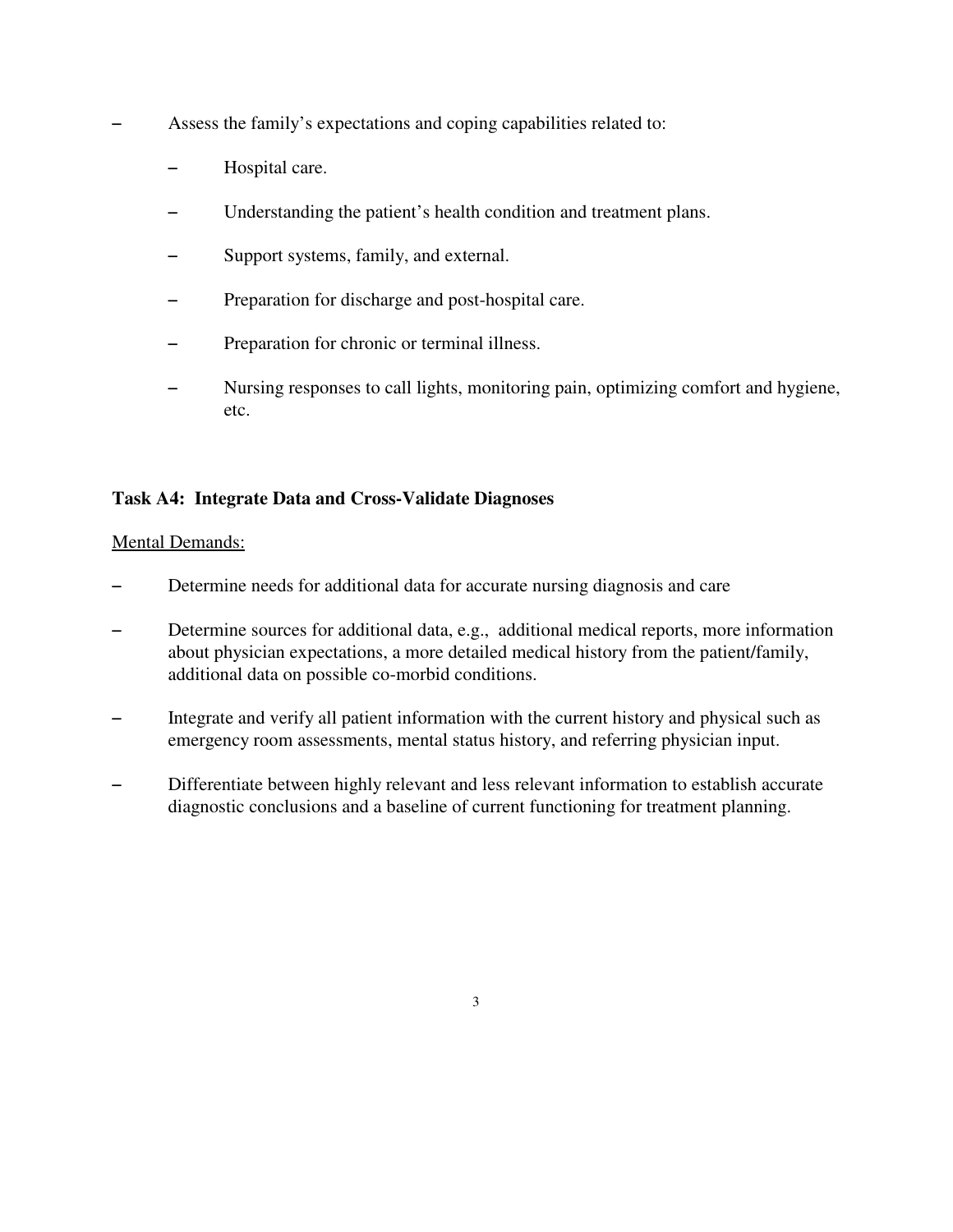# **FUNCTION B**

# **DEVELOP A TREATMENT PLAN**

#### **Task B1: Determine Outcome Goals**

#### Mental Demand:

- Personalize for the patient, functional and mental/emotional outcome goals based on available assessment information.... "where do you want to be at the end of the hospital stay?"
	- Examples of outcome goals: For a pneumonia patient expect lungs to be clear, no coughing, no shortness of breath, and no fever. For a terminal cancer patient the pain will be tolerable and nutrition appropriate for their situation. The patient and family will understand the treatment care process, prognosis, and ways to provide mutual support. Patient and family will work toward processing emotions of fear, anxiety, and depression and be prepared to put personal matters in order.

#### Emotional Demand:

Accept differences between nursing goals and the patient's commitment to follow through, e.g., a cancer patient who refuses conventional therapy, a patient who refuses a full dose of an antibiotic due to nausea.

#### **Task B2: Prioritize and Organize Action Steps**

#### Mental Demands:

Ensure action steps for patient care are consistent with the prioritized outcome goals.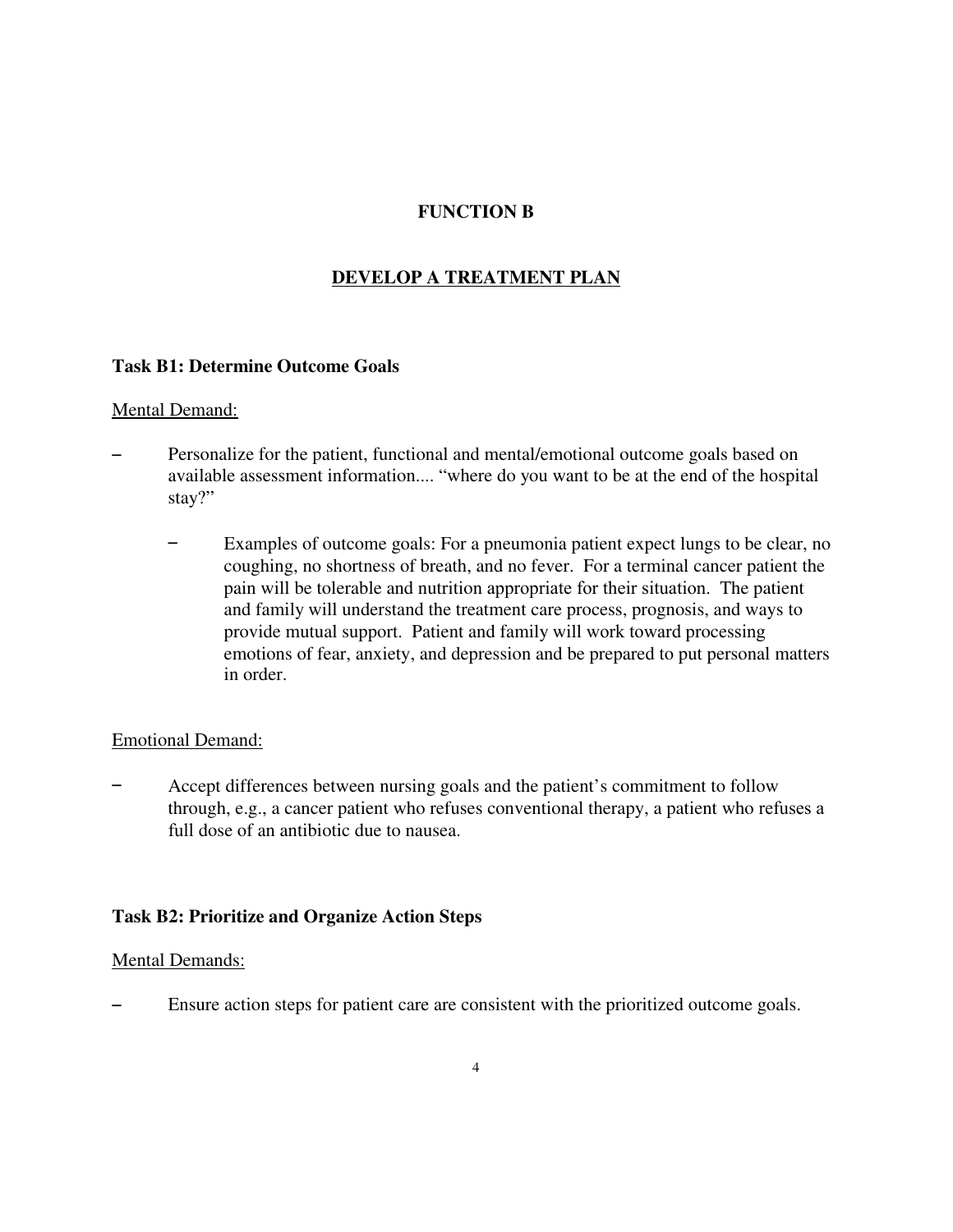- "Use common sense in organizing.... you've got to know how to anticipate."
- Develop an effective method to keep track of (a) required action steps, (b) their timely completion, and (c) the outcome.
- Understand institutional policies and procedures that pre-determine action steps, e.g., adult vaccines, isolation precautions.
- Identify, prioritize, and set-up by time lines the support services required to implement all of the treatment action steps consistent with the patient's condition and outcome goals.

# Emotional Demand:

Remain emotionally flexible to constantly reprioritize action steps when unforseen changes in patients arise, i.e., "too much rigidity in a nurse potentiates frustration."

#### **Task B3: Access Resources**

#### Mental Demands:

- $\overline{a}$ Using data from the resource analysis, participate in the healthcare team's decision making about whether to launch into treatment or send the patient to a higher level of care, e.g., ICU, tertiary hospital, Trauma I.
- $\overline{a}$ Know how and when to access institutional policies, procedures, and patient care data.
- $\overline{a}$ Access internal and external resources to provide quality patient care.

#### Emotional Demands:

Accept lack of control over support services which could cause changes or delays in timelines for treatment.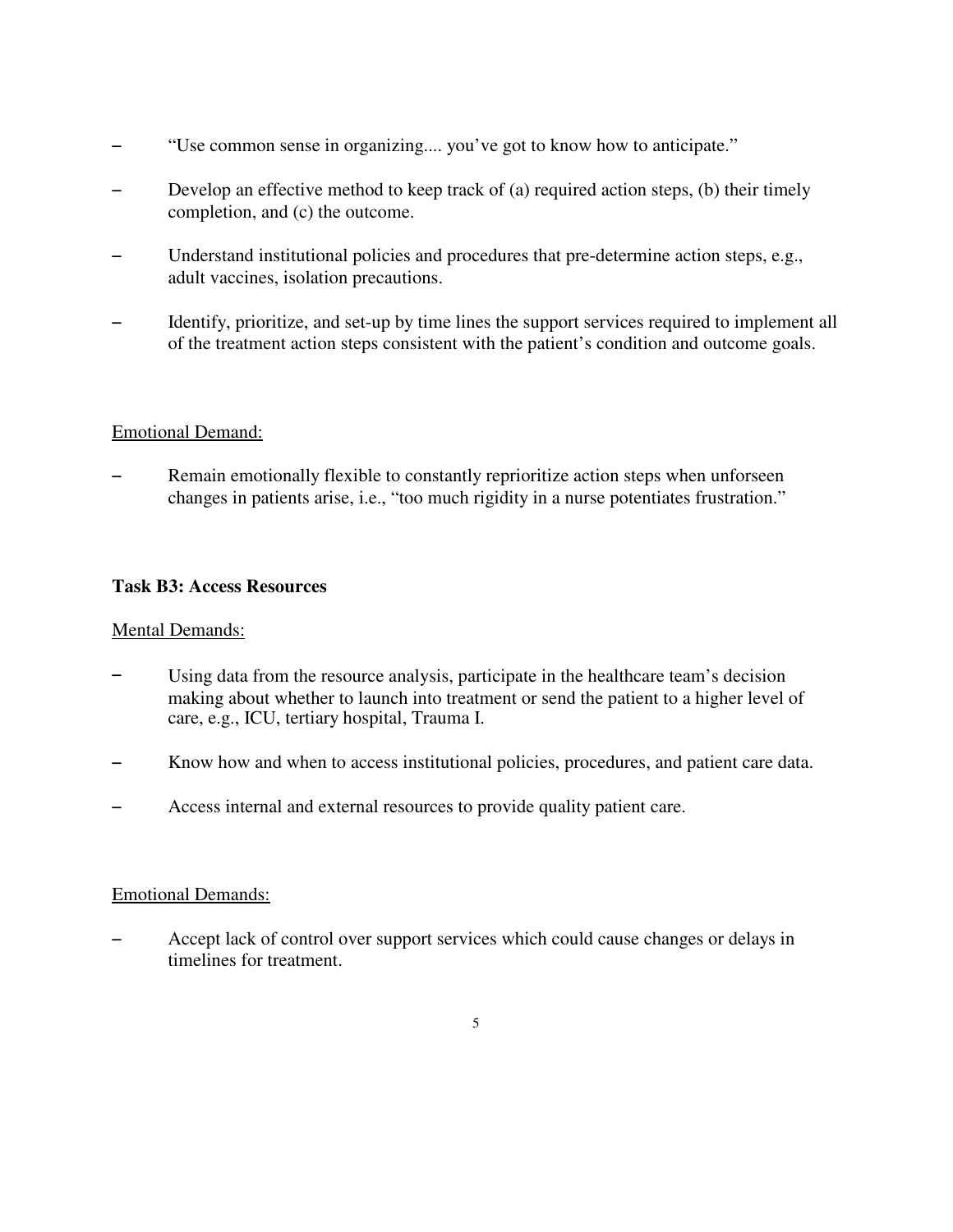# **FUNCTION C**

## **PROVIDE TREATMENT**

#### **Task C1: Follow Physician Orders**

- Obtain a clear understanding of the physicians orders and expectations.
	- $\equiv$ Insist on clear direction from physician; if in question, clarify orders.
	- $\overline{a}$ Determine, for each physician, an approach that will allow adequate communication about orders, the patient's condition, plan of care, and teaching/instruction.
	- $\overline{\phantom{0}}$ Understand individual preferences.
- $\overline{a}$ Determine how, when, and from whom the nurse can quickly obtain necessary information about orders when the attending physician's orders conflict with nursing judgement and/or protocol or the physician doesn't respond to a call, i.e., follow chain of command.
- $\overline{a}$ Use judgement when the urgency of treatment overrides the physician's orders or the hospital's standard policies.
- $\overline{a}$ Prioritize the hierarchy of tasks to complete the doctors orders based on the understanding of pathophysiology.
- $\overline{a}$ Develop skills to know how to approach a doctor when a patient's condition suggests that an alternative treatment might be considered, i.e., "Personality is individual; it helps if you can build a rapport and trust."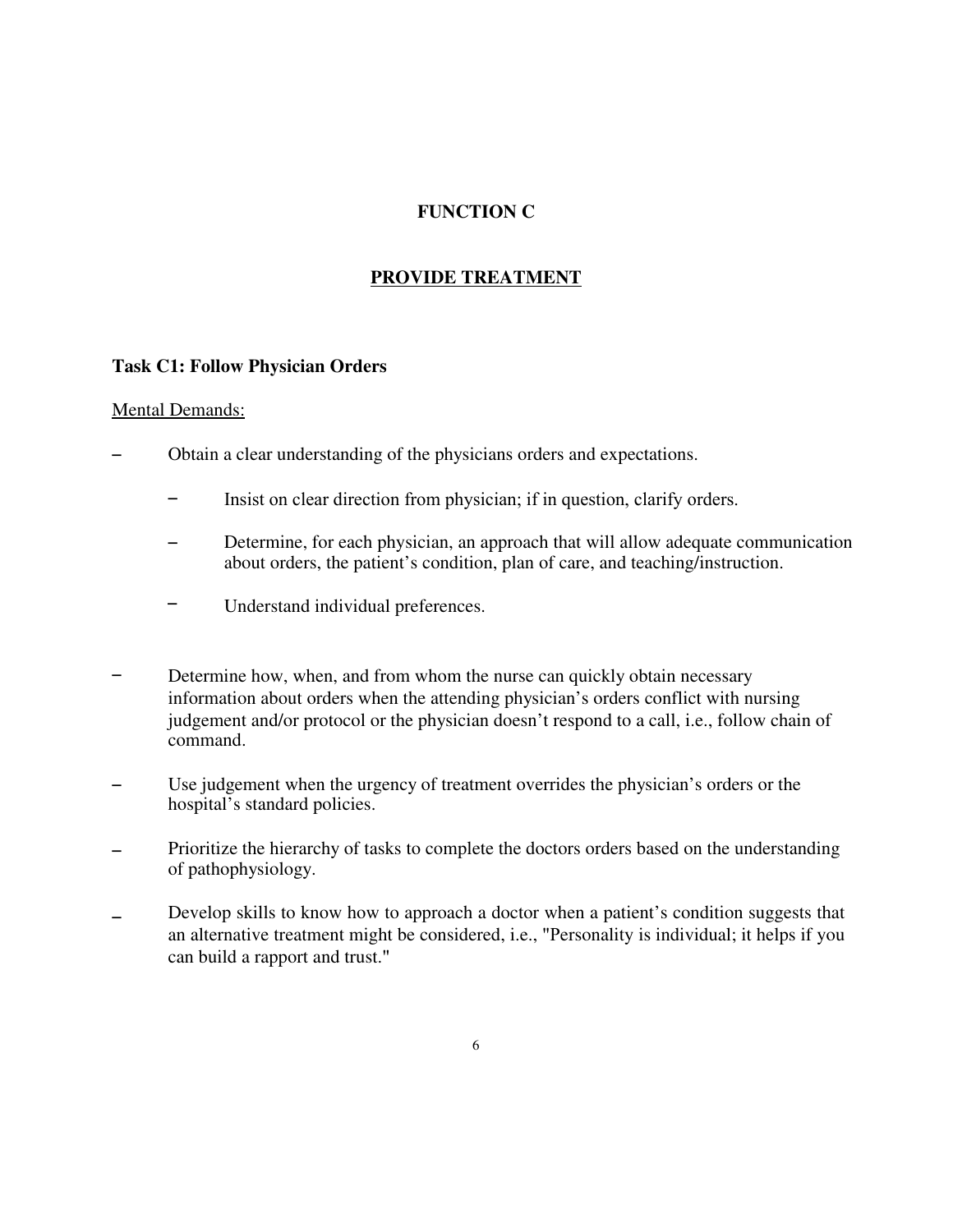#### Emotional Demands:

- Take action in a critical situation with the anticipation that the physician will support your action.
- In spite of the possibility of being made to feel inadequate by a demanding, impatient, and critical doctor, have the courage to call him/her when there is a problem with a patient, i.e., "New nurses are scared to ask an intimidating doctor who makes them feel inadequate..... like they're doing a bad job so they put off calling."
- In a crisis situation with a time pressure for action, maintain the emotional composure to accurately assess, remember, and convey relevant diagnostic data to the doctor and coworkers while providing immediate intervention, i.e., "Some nurses seem to be immobilized in crises."

# **Task C2: Provide Patient and Family Education**

- $\overline{a}$ Know where to get patient-specific information, i.e., "Sometimes the doctor isn't available, orders are not left, the Internet may give questionable information."
- $\overline{a}$ Determine when the patient and the family members are ready to receive information, i.e., What is the degree of receptivity, capability, are they in denial, is their attention focused?
- $\overline{a}$ Customize the teaching to the capacity of the patient to improve the chances of the patient using "all the wonderful knowledge you've given them."
- $\overline{a}$ Be creative and resourceful in conveying information when there is a language or reading barrier, e.g., no one to interpret, printed information in English only.
- $\overline{a}$ Perceive and then relieve the anxieties and worries of the family and patient about the procedures and equipment prescribed by the doctor, i.e., "Talk to them about what you're doing and why".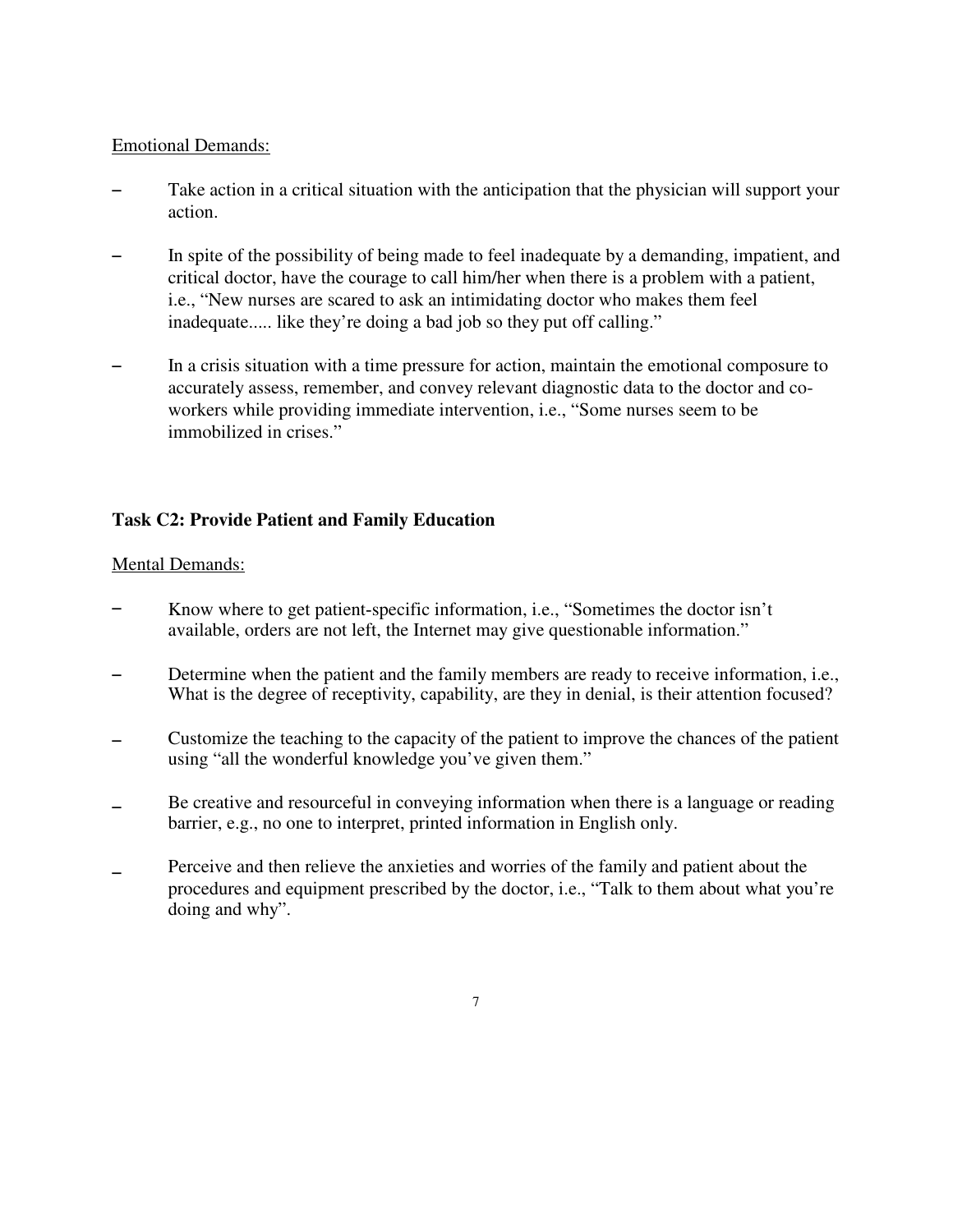## Emotional Demands:

- Possess sensitivity and emotional control when educating a patient and family members in how to prepare for life altering situations or impending death.
- Acknowledge inability to answer a patient or family question without that deficiency causing fear, embarrassment, or loss of self-worth.

# **Task C3: Monitor Vital Signs**

#### Mental Demands:

- Make timely assessments of vital signs even when under great pressure for managing the critical needs of multiple patients.... "all at the same time."
- Evaluate abnormal vital signs and the cause, i.e., "What's going on here?.... check heart, color, respiration, blood pressure, pain, temperature, the patient's norms, medication, responsiveness, medical history, second opinion."
- Integrate all related information and initiate corrective action, e.g., clear airway, get respiratory, do an EKG, change IV, get further assessment.
- Examine vital sign trends to understand patient condition.

- Stay focused under pressure when the patient's vital signs are abnormal, i.e., "You don't want to miss anything... a little piece of the puzzle."
- Enjoy the challenge of "putting the puzzle together... especially when it's hard."
- Acknowledge the need to delegate and trust co-workers to obtain vital signs.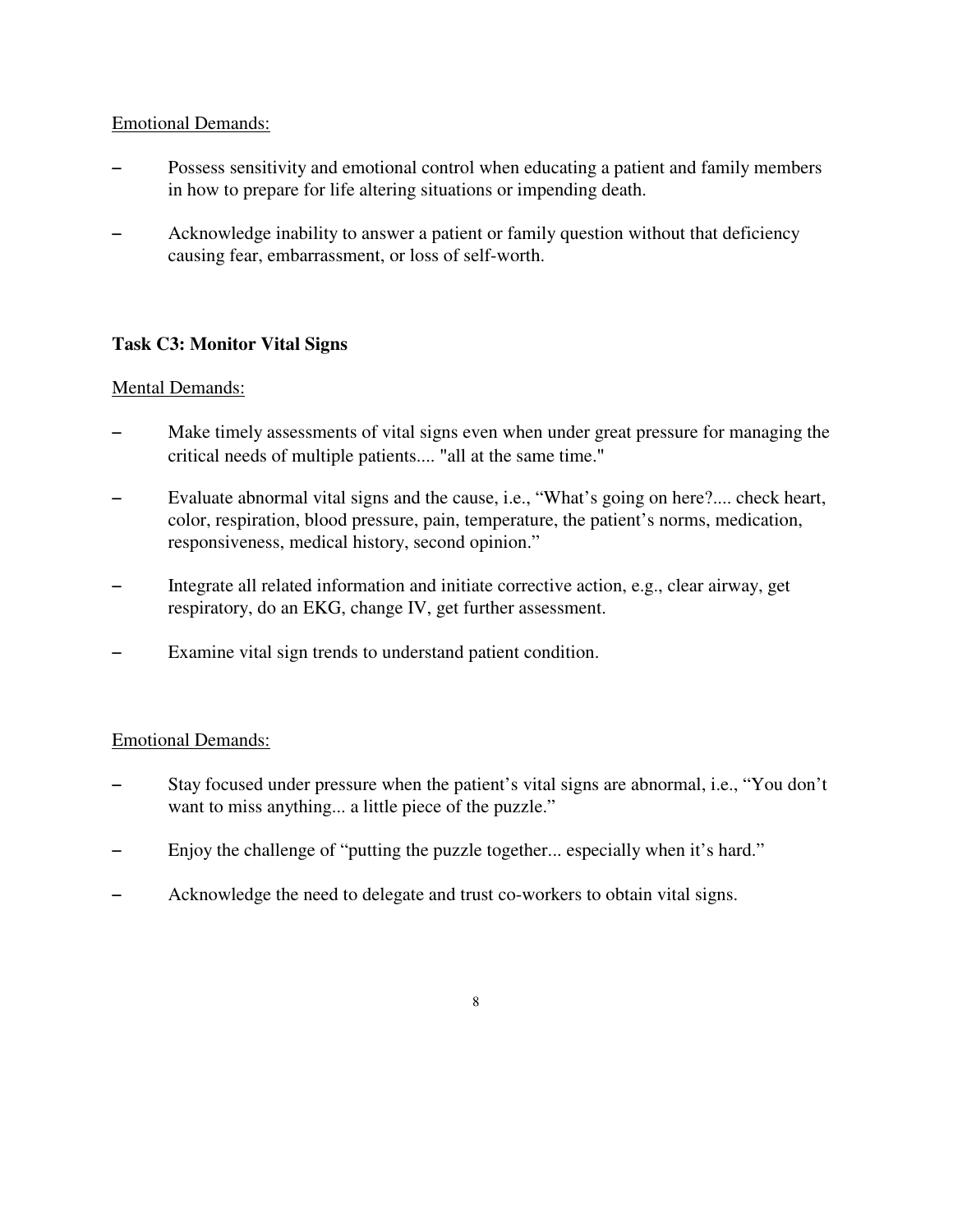# **Task C4: Obtain Lab Specimens and Monitor Lab Values**

# Mental Demands:

- Differentiate normal from abnormal lab values and utilize available resources for understanding lab values.
- Examine lab value trends to understand patient condition.
- Assure responsibility for obtaining and conveying lab information.
- $-$  Integrate lab values with other patient related information and initiate corrective action.
- Use proper procedures to obtain lab specimens, e.g., order of draw, correct tube, handling/preservation.

# Emotional Demand:

- "It's only a fear when you don't understand the lab values because you could be putting the patient at risk... so be willing to ask for help in spite of feeling stupid."
- Stay focused under pressure when patient lab values are abnormal, i.e., lab values indicate infectious disease when precautions were not in place during prior care.
- Enjoy the challenges of "putting the puzzle together... especially when it's hard".

# **Task C5: Monitor and Support Emotional/Cognitive Functioning**

- Recognize the signs that a patient is giving up on treatment and on life itself and devise, when appropriate, a process for instilling the desire to heal and recover.
- S Support the patient and family in acknowledging their emotional difficulties and in seeking counsel from clergy or social worker, to improve their capacity to function.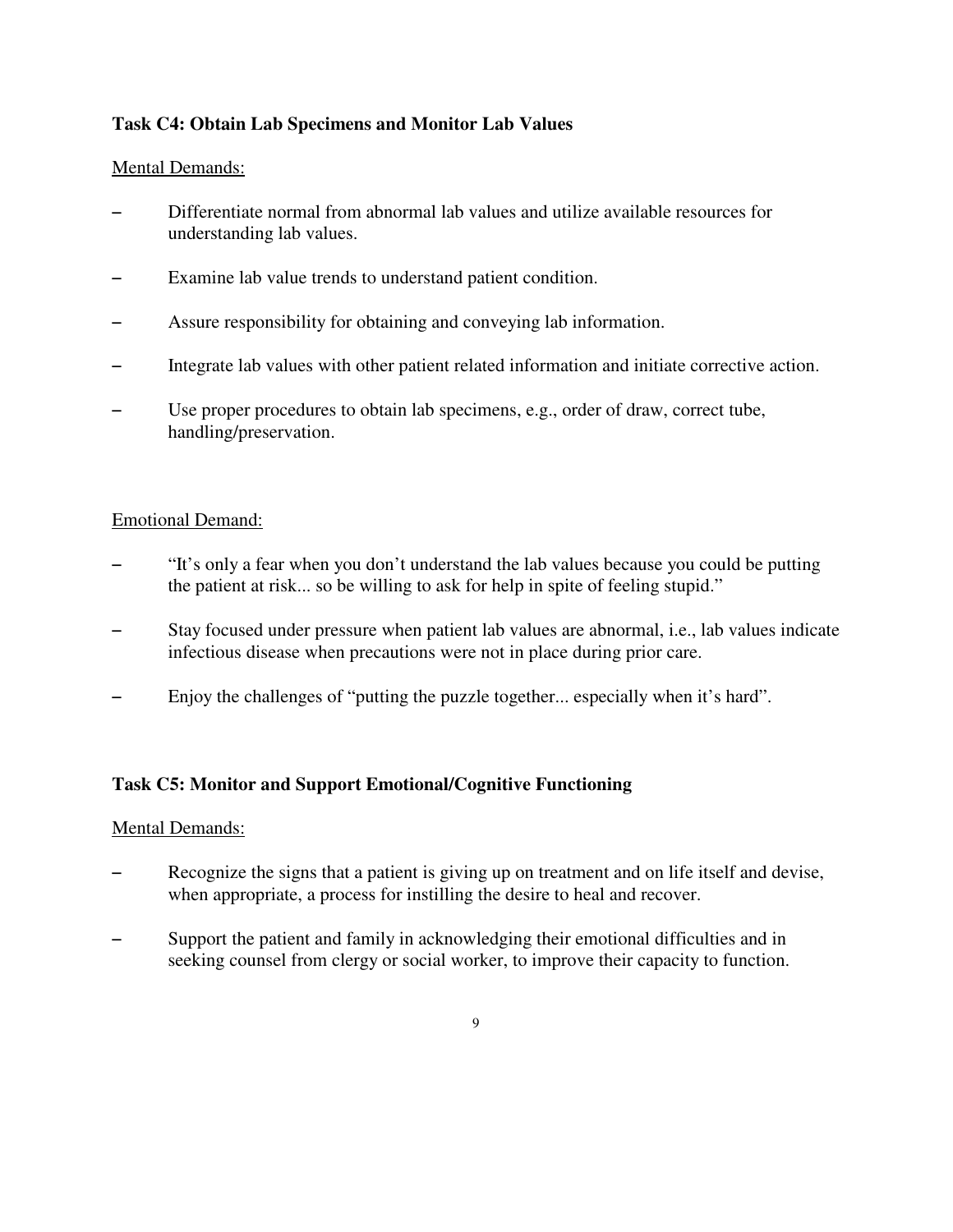#### Emotional Demands:

- Maintain emotional composure, provide consistent directives, and remain clinically astute when monitoring and caring for mentally and emotionally dysfunctional patients, *i.e.*, "It's hard to get accurate self-assessments from the Alzheimers or delusional patients or.... those drug abusers who syphon everything off of you and you know they're working you."
- Possess the patience to tolerate or the creativity to extinguish the behavior of the patient who demands constant attention, e.g., "Pull up my blanket, hand me the glass, I can't feed myself."
- Have the ability to emotionally detach from the psychological struggles of patients, especially those who are personal acquaintances, in order to objectively monitor psychophysiological interactions and provide realistic support, i.e., "I want to sit there and cry with them. You know their problems but what can you do? I take those patients home with me."

# **Task C6: Provide Basic Medical Care**

- Allocate time during basic care to adequately assess a patient's emotional as well as physical condition and progress, i.e., "We can get tied up in what we think are more critical tasks and put off or rush through our best opportunity to evaluate and address the emotional aspects of healing."
- S Know what and when to delegate basic care tasks, based on a patient's condition.
- Coordinate through pre-planning the timing of support activities such as physical therapy, respiratory therapy, radiology, and lab and maintain flexibility to ensure essential comfort and rest.
- Determine the physical demands and approach required to keep both the patient and the nurse(s) free of injury while providing basic nursing interventions, , e.g., consider age, weight, mobility, physical condition.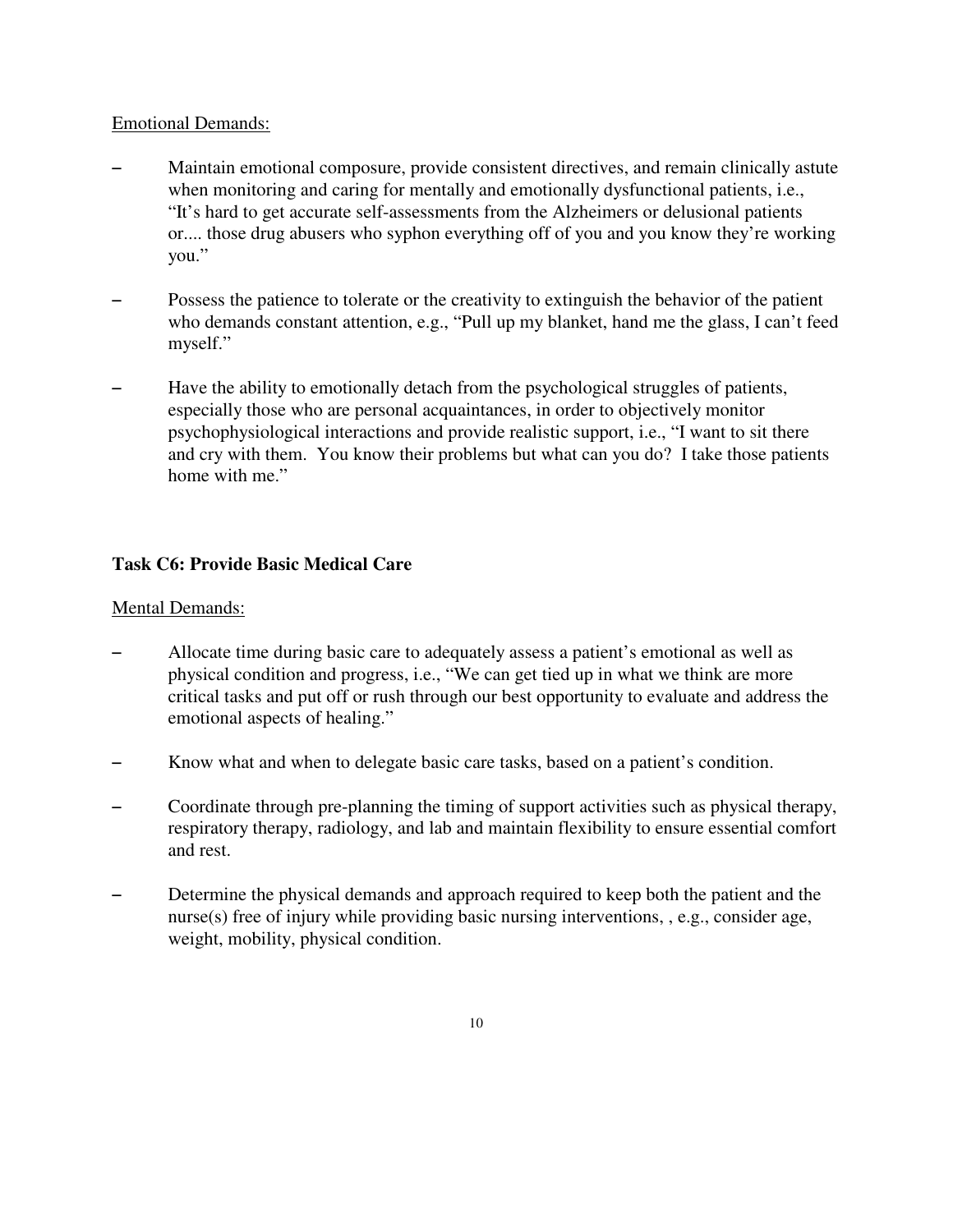Ensure proper nutrition by verifying the diet, accommodating for nausea, and limiting or incorporating outside food.

## Emotional Demands:

- Possess the patience to spend adequate time with hygiene tasks and prescribed activities as well as ensuring comfort for a non-compliant, combative, or less capable patient.
- Convey emotional support and acceptance of a patient struggling with incontinence, severe obesity, emotional resistence, fear, or geriatric limitations while providing basic care tasks.
- Possess the patience and coaching skills to persuade a reluctant or fearful patient to follow the doctor's activity orders, i.e., "You can spend a lot of time that you don't have to on a resistant patient."

# **Task C7: Coordinate Interdisciplinary Care**

#### Mental Demand:

- Develop a supportive working relationship with the healthcare team so that response is timely, i.e., "Having to continually follow-up destroys your time organization."
- Understand the patient's condition to coordinate care, e.g., treatment plan, continued hospitalization, admission and discharge.

#### Emotional Demand:

Tolerate the frustration when there are delays in getting timely and necessary help, e.g., respiratory staff are overloaded, lab values need to be redone, ultrasound is understaffed, physician is unavailable.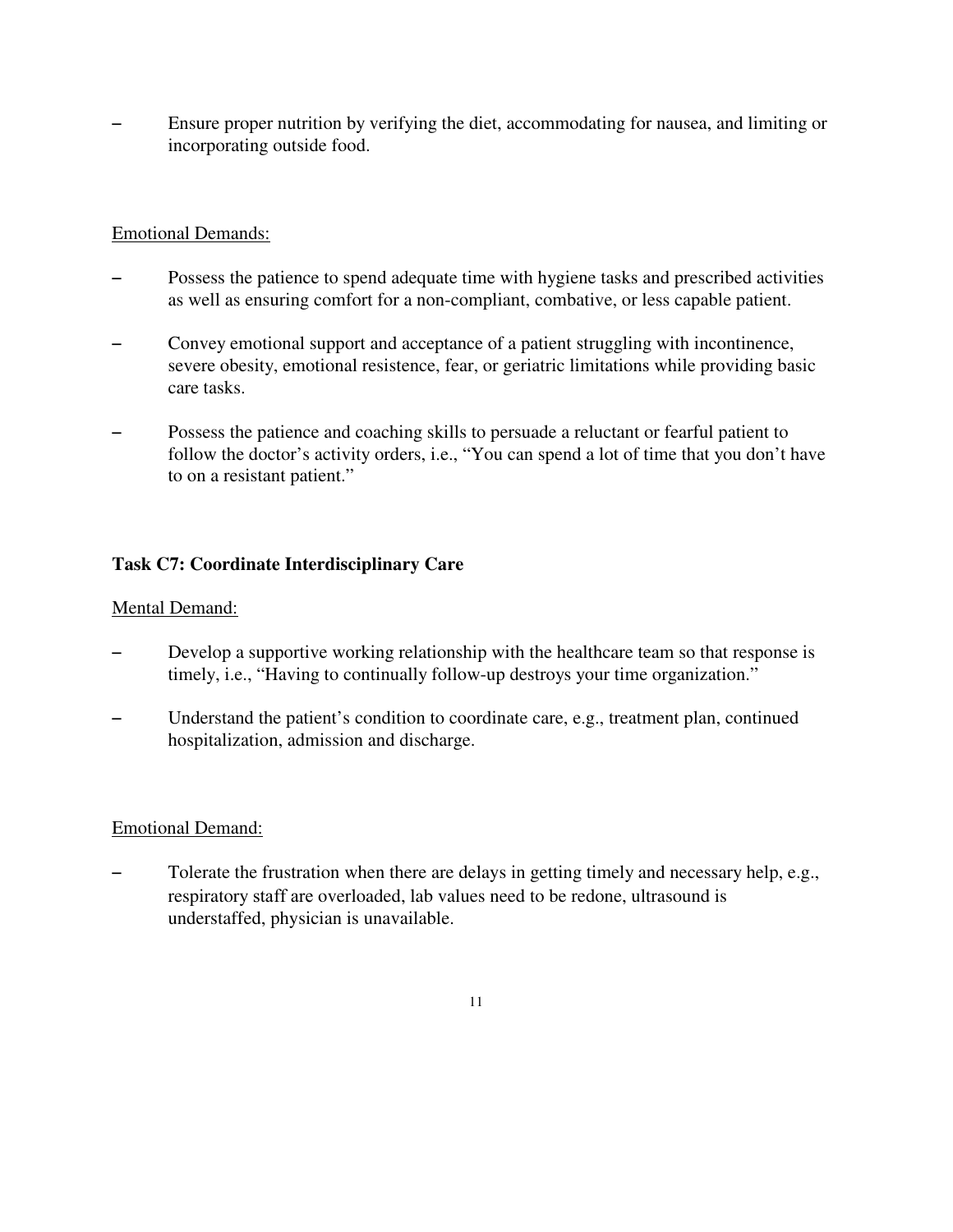#### **Task C8: Administer Medications**

- Obtain and maintain up-dated knowledge about the benefits and risks of medications prescribed for the patient.
	- What are the indications for using a particular drug?
	- What are potential side effects/allergic reactions?
	- What are the interactions with other medications/foods?
	- Do different patients (age, weight, and co-existing health conditions) with the same diagnosis require different amounts of medication?
	- Will co-morbidity affect drug use?
	- When does the desired effect outweigh the undesired effect?
- $\overline{a}$ Know when a patient is or is not responding correctly to the prescribed medication, e.g., agitation, level of consciousness, blood pressure changes.
- $\overline{a}$ Maintain constant awareness of medication time schedules for each patient in spite of obstacles and distractions, e.g., pharmacy late in delivery, a patient going bad in another room, extra time on a new admit, "a whole slew of new orders".
- $\overline{a}$ Make decisions about administration of a physician's ordered medication when your clinical observations of the patient indicate adverse reactions or logic suggests the wrong diagnosis or even the wrong medication, i.e., "You're worried about the patient but you're also worried about the doctor's reaction and your job too."
- $\overline{a}$ Give full attention when administering medications to give the right medication with the right dosage at the right time by the right route to the right person.
- $\overline{a}$ Discern whether the patient's pain complaints and requests for more medication are legitimate, e.g., observe affect, note functional behavior over time, observe level of sedation.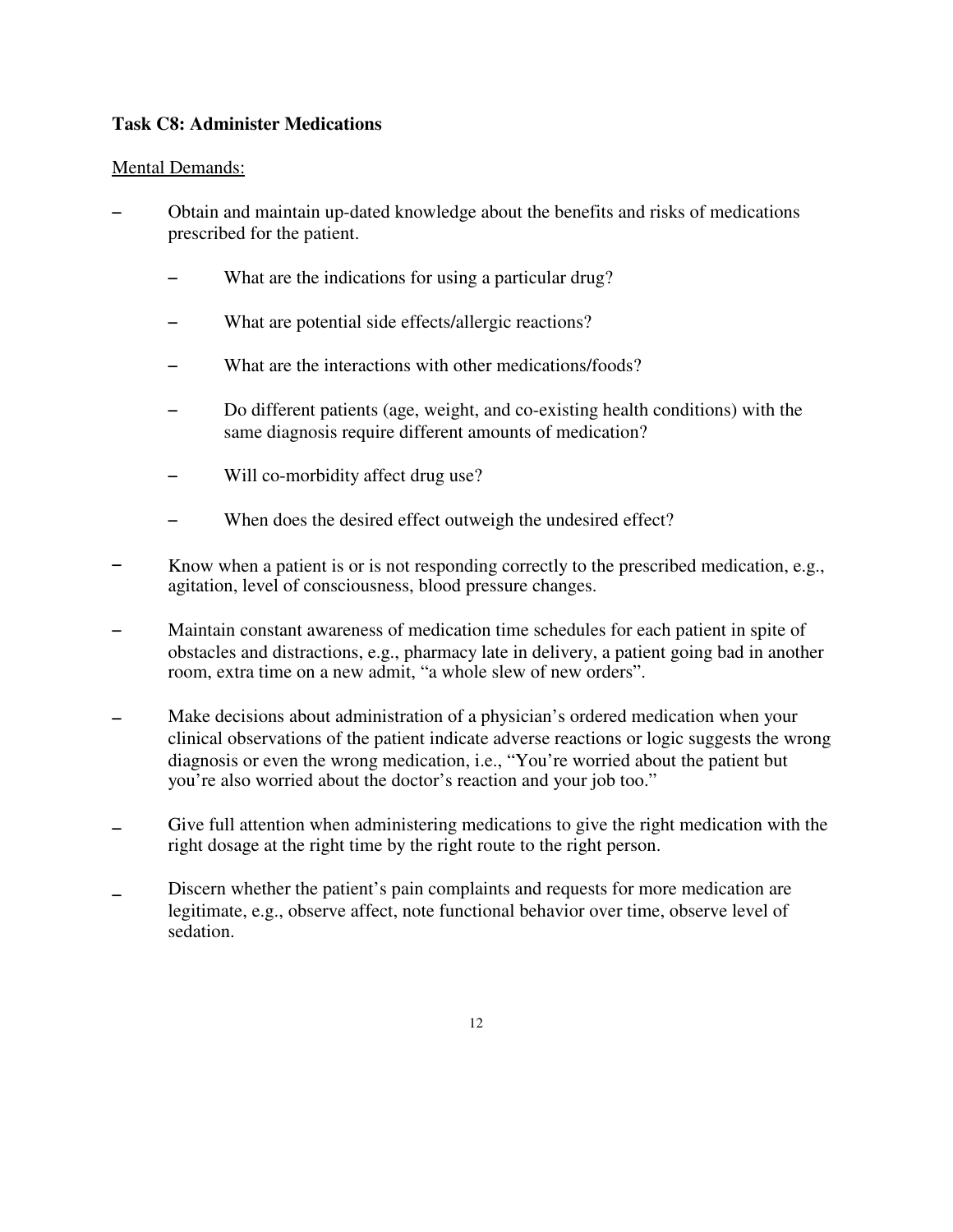## Emotional Demands:

- $\overline{a}$ Possess enough self-efficacy to ask for assistance or information about administering and monitoring the effects of medication at the risk of appearing incompetent and inadequate.
- $\overline{a}$ Develop an emotional defense against the stress of an aggressive, volatile patient demanding medications, i.e., "A ranting patient... and I feel powerless."
- $\overline{a}$ Tolerate with persistence and kindness the challenging process of helping less capable patients receive the right medication; work with resistant patients to understand their resistance.

# **Task C9: Maintain Patient Safety**

# Mental Demands:

- $\overline{a}$ Work with the patient needing oxygen to always wear his/her oxygen device.
- $\overline{a}$ Determine a safe process for moving physically limited patients, such as patients who require transferring from wheelchairs to the toilet or bed, or who must be moved or turned for complete nursing interventions.
- $\overline{a}$ Assess the patient's potential for unsafe behavior and take measures to prevent incidences, i.e., ensure side rails are used appropriately.
- $\overline{a}$ Adhere to written safety protocols, i.e., difficulty keeping up with constant changing regulations.

#### Emotional Demand:

Accept responsibility, allow oneself to feel bad, and be compassionate, yet minimize feelings of inadequacy when a patient is hurt because of a fall or when a patient's skin becomes bruised or torn while being moved.

13

# **Task C10: Utilize Equipment**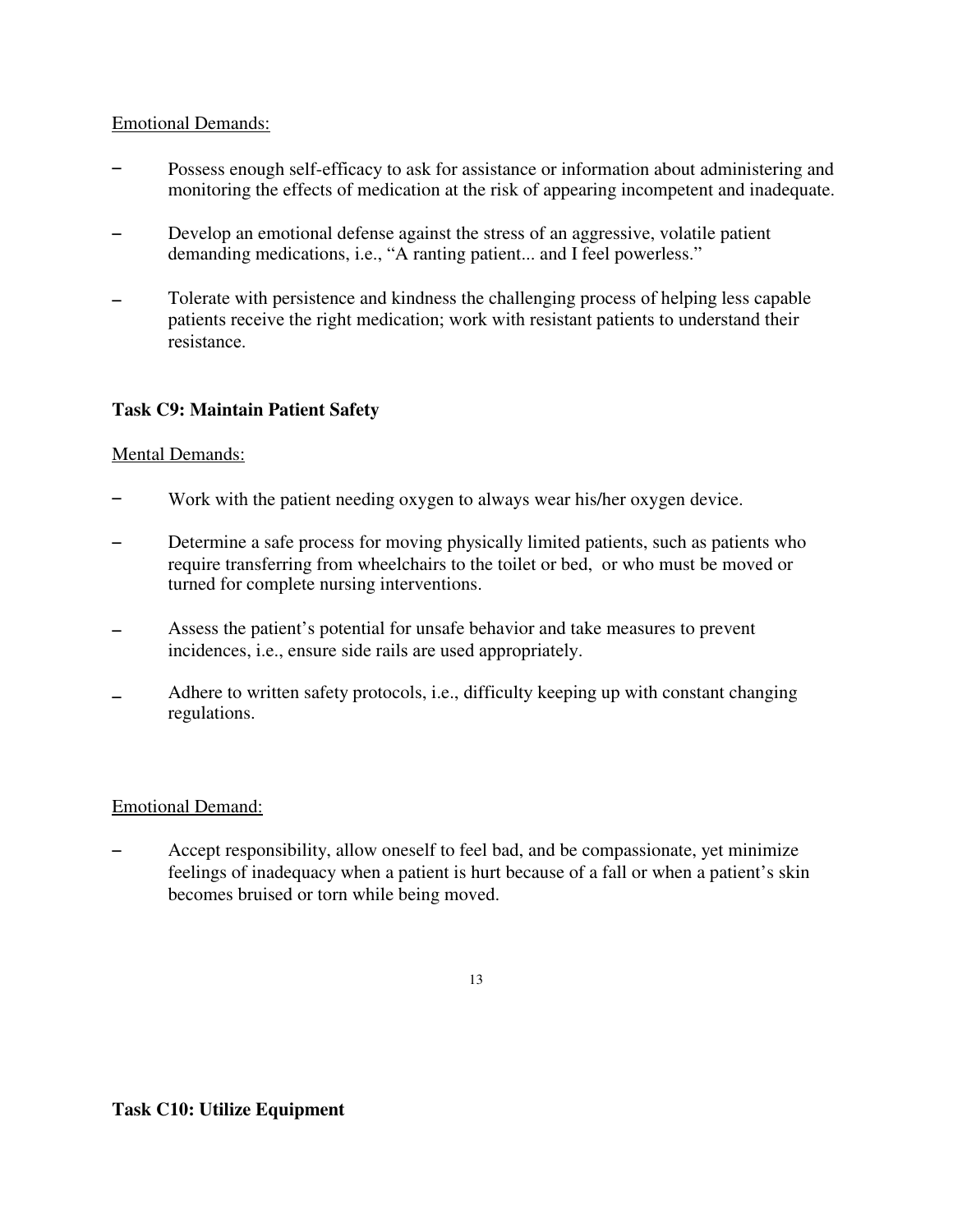## Mental Demand:

Set-up, monitor, and maintain technically complex support equipment, e.g., ventilator, chest tubes, leads on EKG machine, nasal feeding tubes, IV pump, and hanging blood.

## Emotional Demands:

- $\overline{a}$ Stay focused on patient care when anxious about using equipment, i.e., "I'm scared to death of dislodging a chest tube and causing a lung to collapse."
- $\overline{a}$ Commit the time and resources to become skilled in the use of complex technical equipment.
- $\overline{a}$ Be resourceful while waiting for the arrival of critically needed equipment.
- $\overline{a}$ "Have confidence in your skills for caring for very ill patients, like a post-abdominal surgery patient with lines in and out of the body and four or five different pumps."

#### **Task C11: Implement Procedures**

#### Mental Demands:

- $\overline{a}$ Perform difficult nursing procedures such as inserting catheters, hanging IV's, understanding heart and lung sounds, using an incentive spirometer, obtaining lab specimens, setting up for blood administration, calculating medications, managing wound care, and interpreting EKGs.
- $\overline{a}$ Consolidate patient data and with astute clinical judgment confirm the accuracy of readings or the need for more evaluation, i.e., when possible, cross validate.
- $\overline{a}$ Persuade a doctor to genuinely listen to one's insights and be allowed to implement one's skills.

Persevere in problem solving "when you don't know what's happening.... when you have a constellation of symptoms that don't fit in the box."

<sup>14</sup>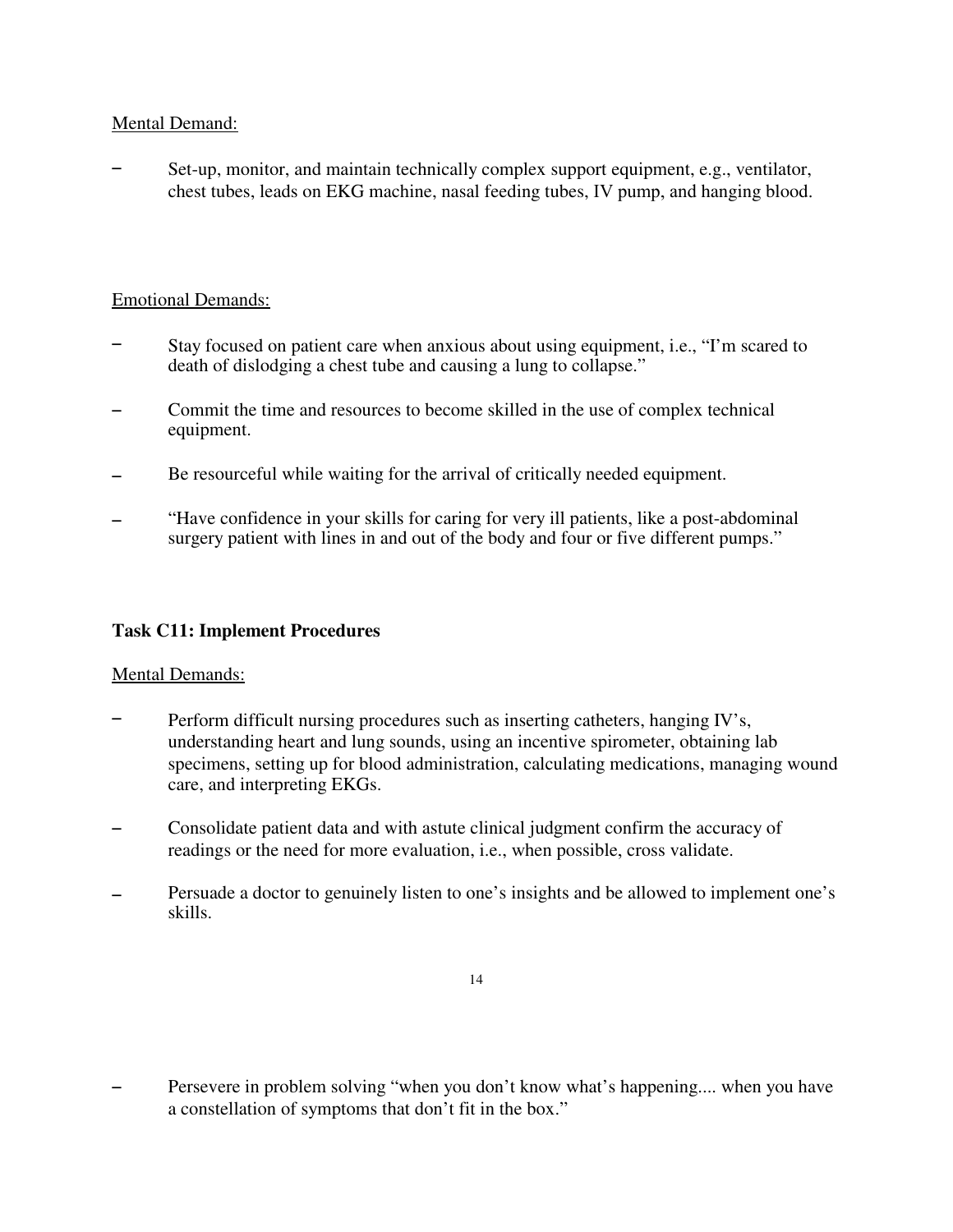- Determine possible emotional/psychological components to a patient's atypical behavior such as increased pain complaints, emotional agitation, non-compliance, or drug seeking.
- "Detect when a patient is approaching a critical state and facilitate a move to a higher level of care.... we have to figure out what we can or cannot do for our patients."

#### Emotional Demands:

- Have the courage to ask for help when you lack technical skill to perform or understand a needed procedure that could unintentionally put a patient at risk, i.e., "Sometimes a nurse, for fear of looking inadequate, will delay a procedure, or will unintentionally hurt a patient by having to make multiple attempts or will interpret monitoring/assessment results wrong."
- "Make the emotional, time, and financial commitment to stay on the cutting edge of procedures and equipment."

## **Task C12: Manage Pain**

- Recognize treatment methods and resources for acute and chronic pain.
- Avoid minimizing or discounting the validity of a patient's pain complaints because of a personal disinterest or dislike for the patient's behavior.
- Assess objective and subjective indices of pain such as change in blood pressure, heart rate, perspiration, facial expressions, temperature, breathing, mobility, verbalization, and build up of medication tolerance because of prior medical history.
- Determine the correct dosage of pain medication to allow a patient to rest but not be lethargic or sleeping all the time.

<sup>15</sup>

Determine the effects of the interaction of the pain medication with other treatments.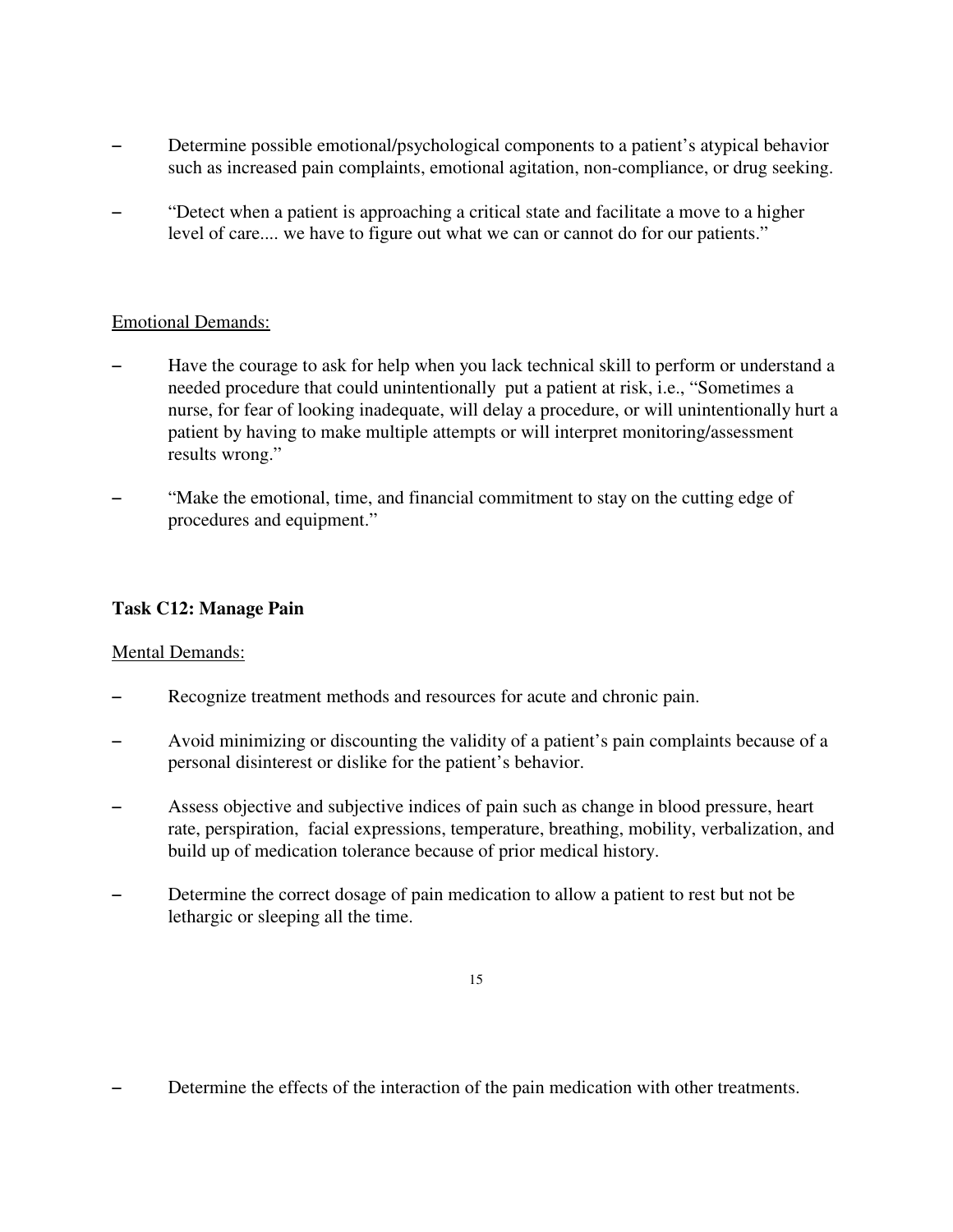- Recognize and document inconsistent and atypical pain behaviors.
- "You've got to be cool and consistently firm with a patient who you know is playing you."

## Emotional Demands:

- Tolerate drug-seeking behavior in patients who feign severe pain, e.g., inconsistent and atypical pain behavior, dictating exactly what medications are needed, pushing the time schedule, "he's too happy... always talking on the phone."
- Cope with one's personal fears and worries when the patient is suffering with out-ofcontrol pain and the cause is unknown.
- Tolerate the personal frustration of not having the skills or the resources to help a patient who has pain and chemical dependency and/or psychological disabilities.

# **Task C13: Manage Patients and Families**

# Mental Demand:

Develop a strategy/process for working with the patient and their family to their satisfaction while also meeting needs of other patients.

# Emotional Demands:

Cope with feelings of inadequacy and frustration when  $(1)$  "There is no advice to offer a patient who has poured her heart out to you about her life history and personal things" and (2) "I'm strung too thin and can't be a good nurse to the little person with the light on that needs help."

<sup>16</sup>

<sup>-</sup> Possess the courage to prevent the manipulating patient from walking all over you at the expense of your emotional availability to other patients.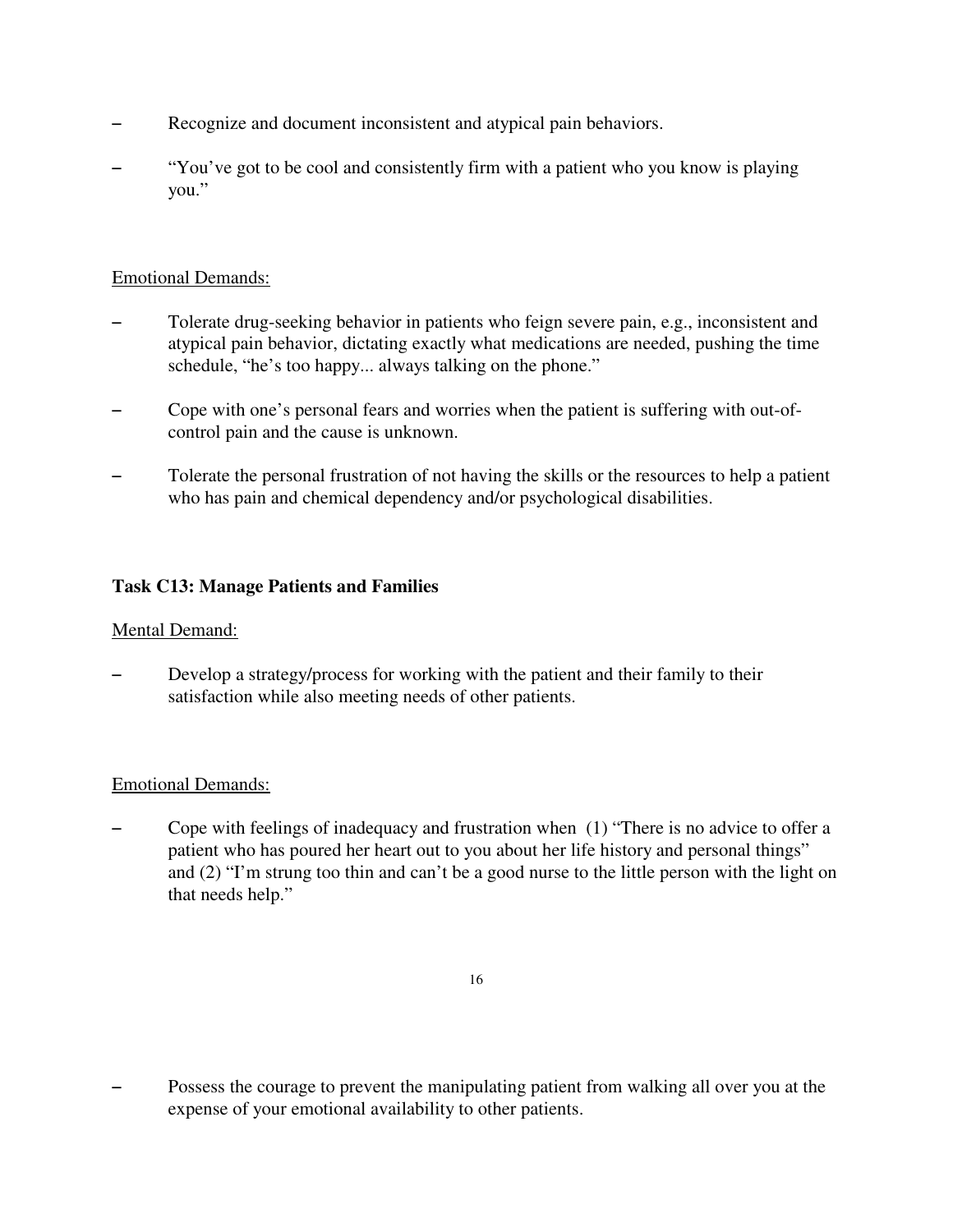- Understand and personally tolerate the frustration and unhappiness of the family when they want immediate information about the care of the patient during times when a physician is not available, i.e., "They're not satisfied with the patient's condition and they want the doctor's input or they want me to do something without a doctor's orders."

17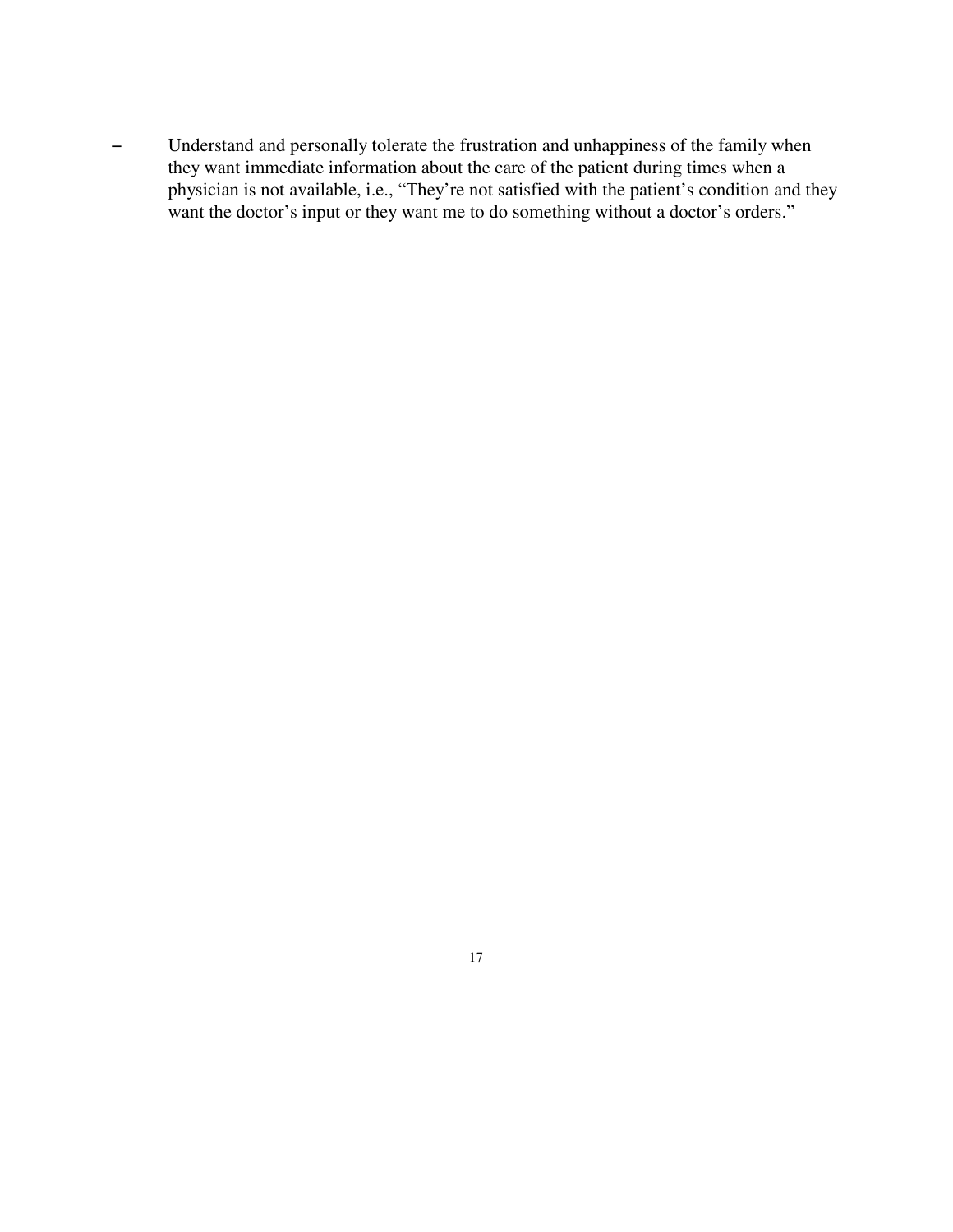# **FUNCTION D**

# **EVALUATE THE EFFECTIVENESS OF THE MEDICAL CARE**

#### **Task D1: Evaluate Progress Toward Outcome Goals**

#### Mental Demands:

- Understand disease processes and preferred functional goals to expect from each diagnosis and the associated severity index as the basis for evaluating progress.
- Detect subtle cues and signs that the patient's condition has changed in relation to the outcome objectives, e.g., new signs of infection, worsening pain, reduced food intake, delay in oxygenation and pulmonary function, level of consciousness improves, blood pressure stabilizes.
- Integrate knowledge of the patient's baseline, data from monitors, and clinical insights about the patient's response to treatments and basic care to understand abnormalities in the expected progress of a patient.

#### Emotional Demand:

Tolerate incomplete information on a patient's progress toward outcome goals due to poor written or verbal reports and/or inadequate initial assessment and planning, i.e., "Sometimes it's poor structure, different time pressures, laziness of the nurse, or the patient's condition doesn't fit the cookbook."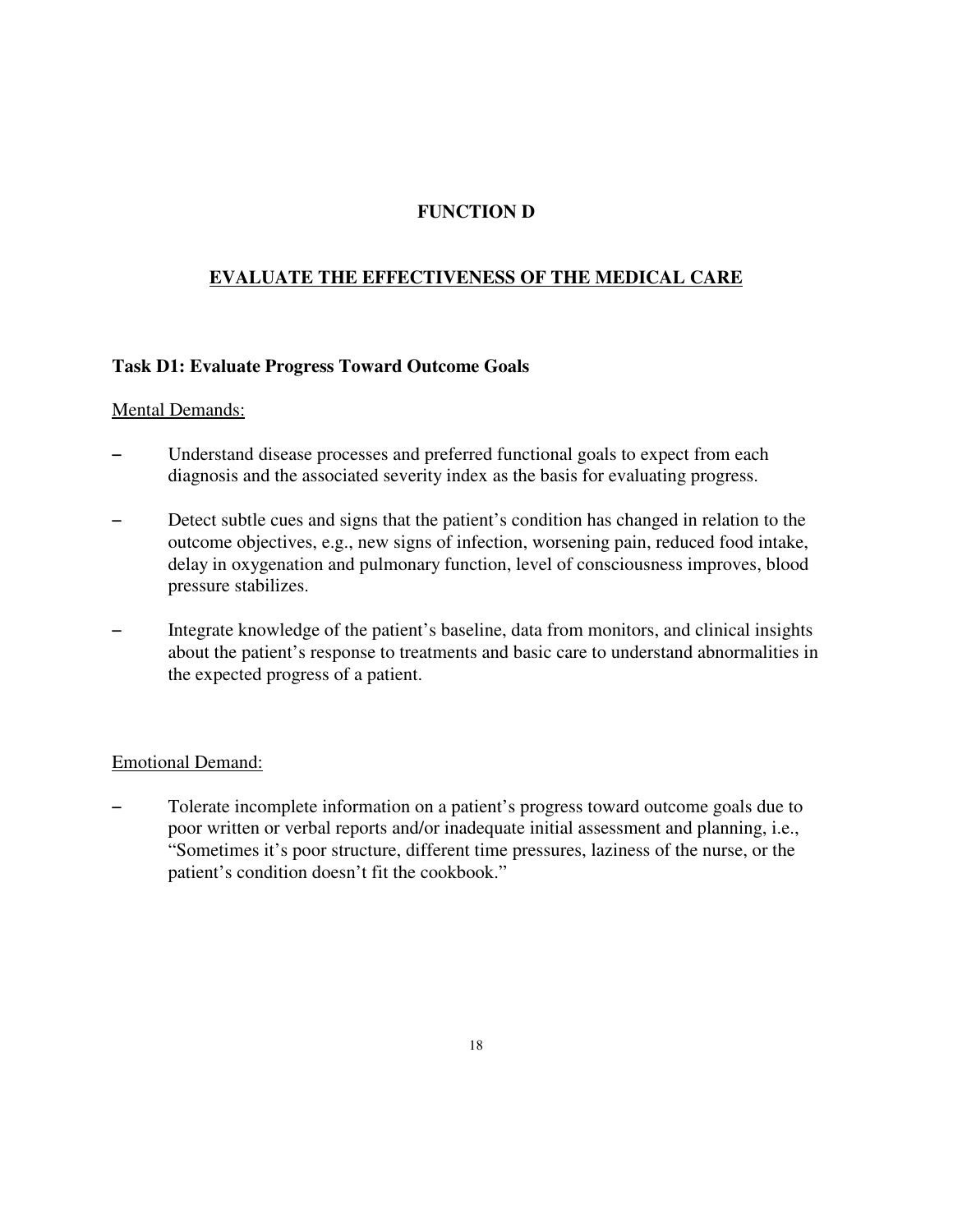# **Task D2: Evaluate Patient and Family Satisfaction**

#### Mental Demands:

- Determine effective processes for building positive and motivating relationships with patients in order to get accurate feedback on a patient's perception of care.
- Assess the patient's and family's satisfaction with nurses responses to (a) the call light, (b) managing medication, (c) answering questions, (d) monitoring pain, (e) supporting ancillary services, (f) optimizing comfort and hygiene, and (g) reporting/reenforcing positive clinical outcome, i.e., "Figure out just how much attention the patient and family need to be satisfied."
- Determine the patient's perceptions of the treatment/care processes irrespective of the outcome, by observations of mood, attitude, compliance and responsiveness, i.e., "Satisfaction with care should be positive even if the outcome is poor."
- Observe patient and family member interaction to determine their comfort with the care and teaching provided and note areas of concern that should be addressed to settle the uneasiness, i.e., "Sometimes neither the patient nor the family member will say anything, but won't sleep because they are worried about each other."

- Maintain objectivity and sensitivity about the patient's response to treatment so that important clinical signs such as a clot, MI or ileus are not missed, i.e., "We sometimes avoid those patients and families which are whiney and constantly questioning and no matter what you do it's never good enough."
- Maintain composure in the face of a poor outcome or angry confrontations by the patient and/or the patient's family.
- Avoid personalizing excessive critical concerns and protective demands of the family who seem to be anticipating incompetent or insensitive care for the patient.... "The media overplays incidences of poor medical/hospital care.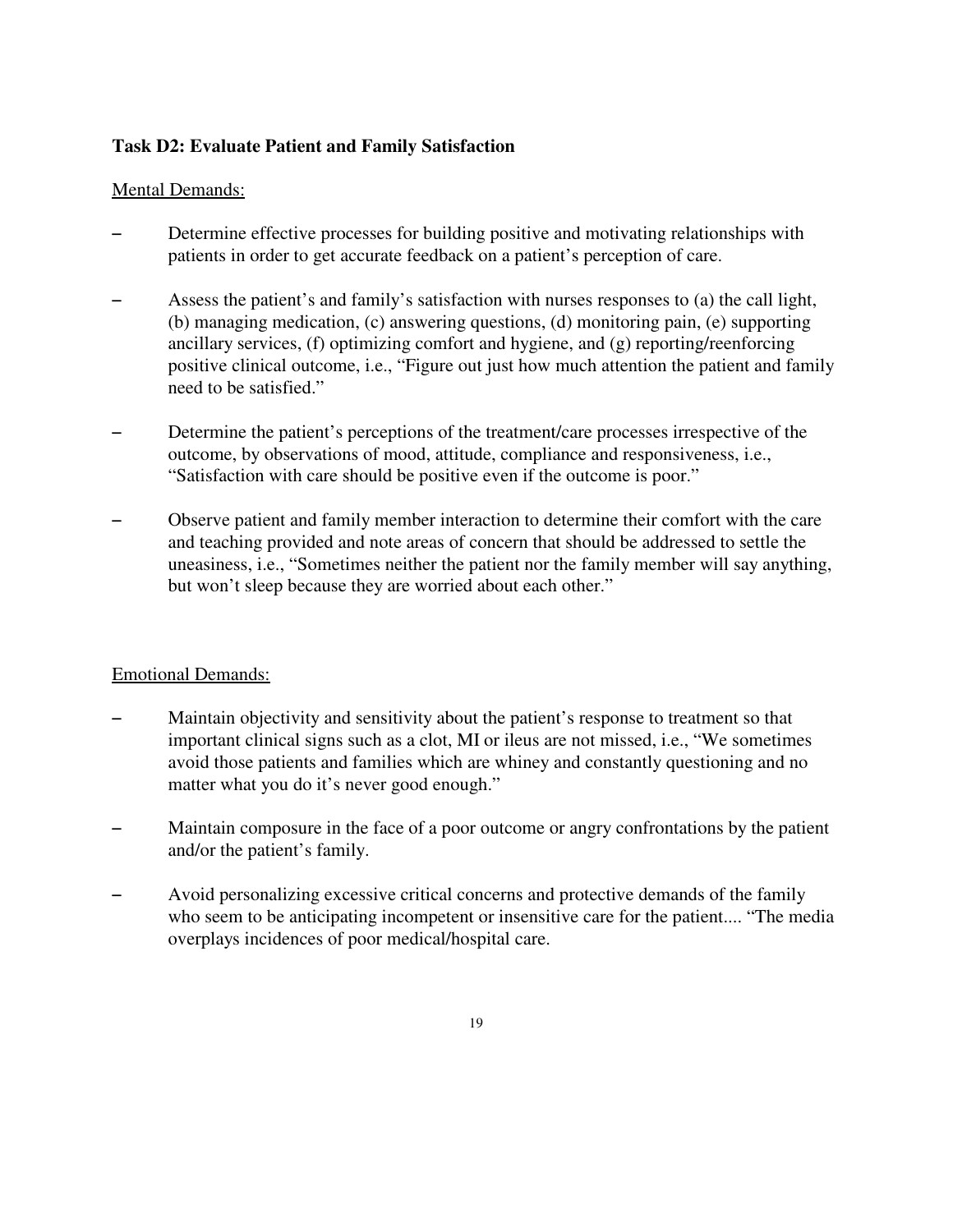# **FUNCTION E**

# **MANAGE NON-ADMINISTRATIVE TASKS OF NURSING**

#### **Task E1: Communicate with the Nursing Team**

#### Mental Demands:

- Ensure the information presented is organized, pertinent, and accurate for each patient during formal report.
- Listen attentively and accurately record the current status and needs for each patient according to the care plan and the projected action steps during formal report.
- $S =$  Know when and how to collaborate with other members of the nursing team, e.g., when it's appropriate to call a physician, when going on break, when being detained in a room for an extended period of time.

- Willingly provide and seek information and guidance about a patient's condition and care processes with other nursing members, i.e., "There are no dumb questions; you can't be afraid to ask or too busy to consult."
- Accept that tasks may need to be completed on the next shift due to time constraints.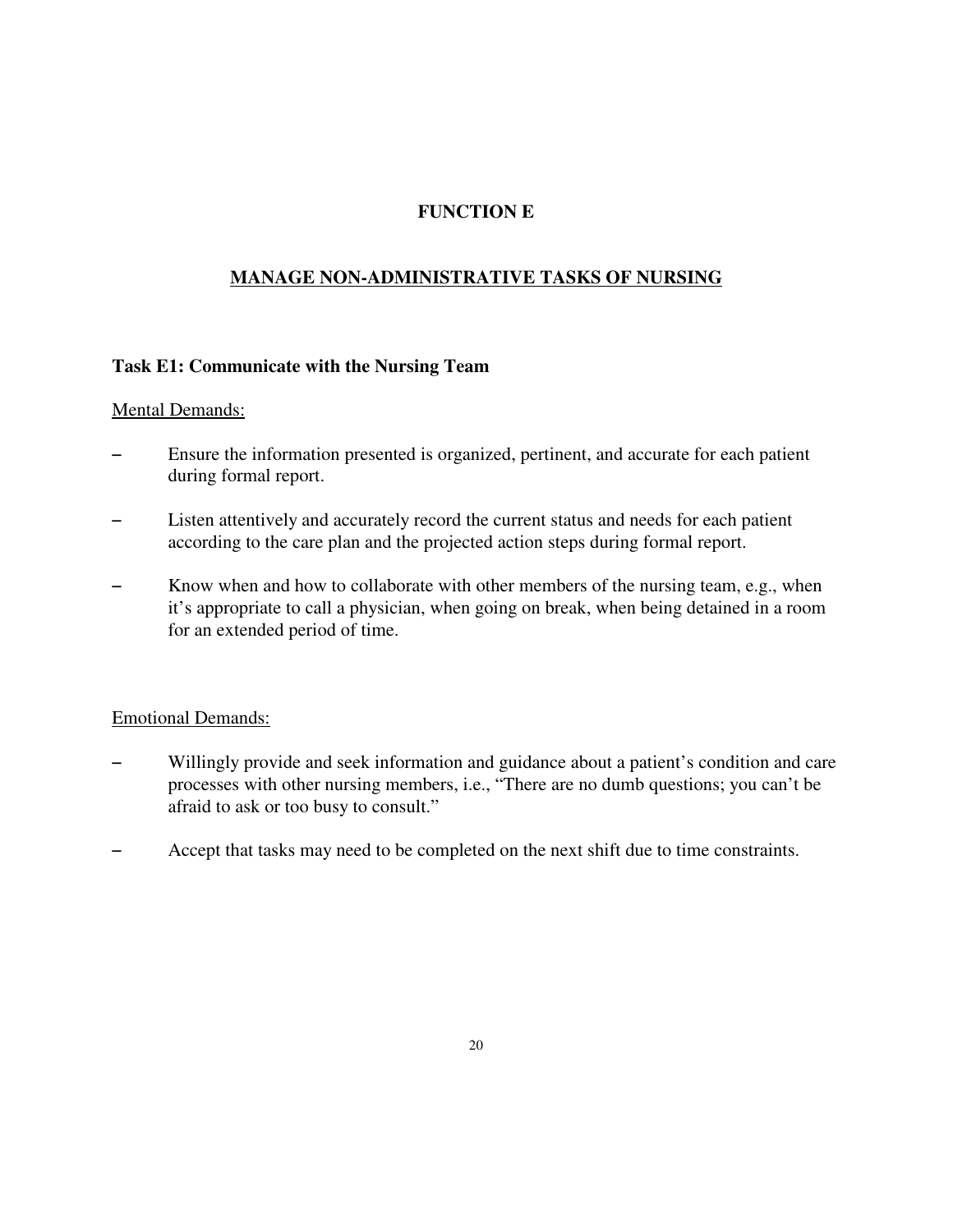#### **Task E2: Handle Conflict**

#### Mental Demand:

Employ conflict management and negotiation skills to allow personal practice variance about managing patients and performing clerical skills, i.e., "Be sensitive to all parties and allow differences for age, experience, and control needs that could lead to conflict about how things have to be done."

- Internalize the realistic expectations that there will be daily breakdowns in effective communication, optimal work performance, and satisfactory work conditions.
- Realize that emotional reactions of anger, depression, avoidance or verbal confrontations will not change the occurrence of negative work events but will only impede the process of accommodating to them and cause more personal stress and eventual job dissatisfaction.
- Accept such premises as:
	- $\overline{a}$ The lab will not always be ready with the report the doctor wants.
	- $\overline{a}$ There will be a doctor, when under pressure, who will "spew all over you" and it's okay to be frustrated, angry, or feel embarrassed with a "knot in your stomach" but it's not okay to let it demoralize you, i.e., "No one is perfect and often it's the doc's problem; you don't have to own it."
	- $\overline{a}$ There will be times when the nurse on the previous shift will not have done an adequate job, leaving you with the task of fixing those problems and it puts you behind in your schedule routine.
	- $\overline{a}$ An equipment breakdown, pharmacy delays, or surgery schedule changes will interrupt your care schedule of an already complex patient mix.
	- $\overline{a}$ There will be attention-demanding families that are "obnoxiously impatient" and critical of your care, i.e., "Often treating the ones walking in and out of the hospital is more difficult than treating the one in the bed."
	- $\overline{a}$ There will be ornery nurse who are not team players, have negative attitudes and are unwillingness to do their share of the patient workload.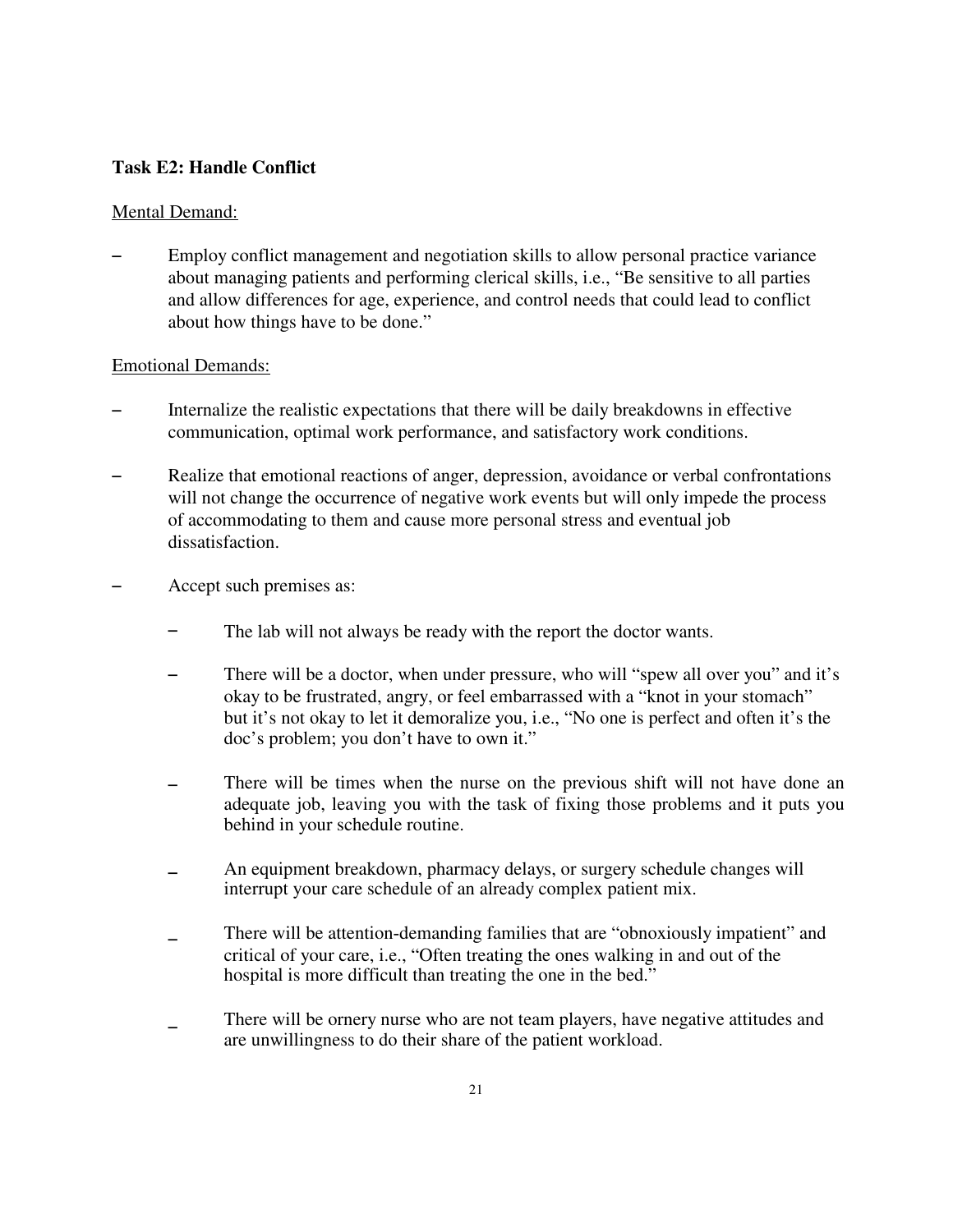## **Task E3: Delegate**

#### Mental Demands:

- Discern unlicensed personnels' capabilities for picking up critical symptoms before delegating patient care assignments, e.g., skin breakdown, problems with breathing, accurate perception of pain, emotional needs.
- S Know when to assist and follow-up on assignments delegated to unlicensed personnel.
- Portray a respectful attitude when delegating assignments.

#### Emotional Demand:

- $\overline{a}$ Adjust to the interpersonal communication that comes with delegation when the support person fails to follow through with requests or resists specific assignments, i.e., "Last week a student informed me, I do not do bed baths."
- $\overline{a}$ Trust in the ability of healthcare team members to perform their duties.

#### **Task E4: Managing Data and Charting**

- $\overline{a}$ Apply analytical skills to (a) know what data are needed, (b) integrate what the data show with what is clinically observed, and (c) know what to do with the findings.
- $\overline{a}$ Determine essential from non-essential patient information to be charted and know how to chart incidents/errors.
- $\overline{a}$ Resolve unclear directions for what is wanted and who needs it.
- $\equiv$ Accommodate to technology-based computers and software that may not be user friendly.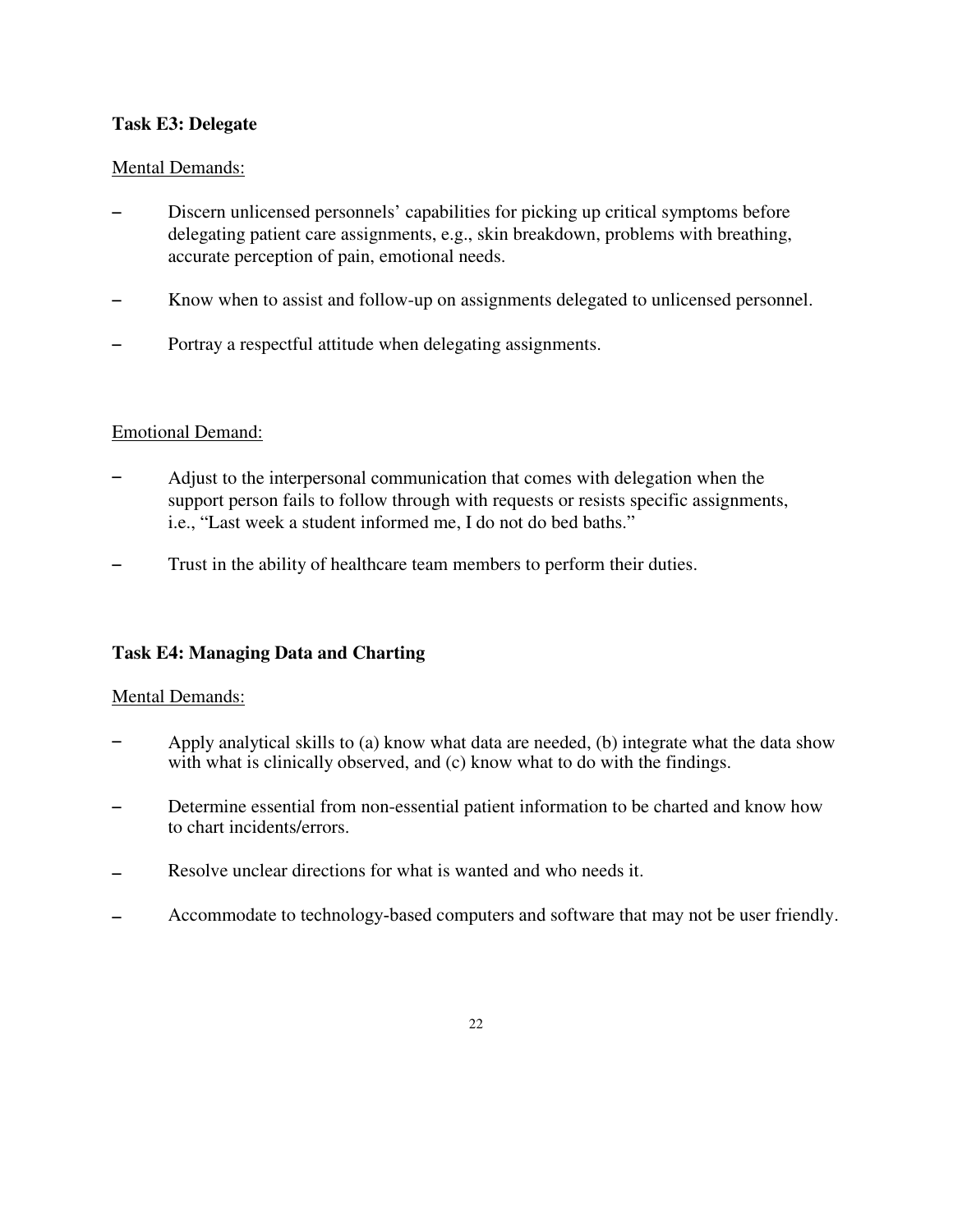#### Emotional Demands:

- $\overline{a}$ Maintain the necessary positive motivation to adequately document patient status and the treatment processes when there seems to be more pressing matters to which to attend, i.e., "All day long it is who, what, where, when, and why; nobody looks at it anyway."
- $\overline{a}$ Cope with unhappy administrators when a choice was the bed pan and a bath over the written tasks of a care plan.
- $\overline{a}$ Tolerate the frustrating time delays associated with technology in order to chart/input information.
- $\overline{a}$ Accept the reality that nursing balances traditional hands-on care, technical skills, and general coordination of care.

#### **Task E5: Support Co-Workers**

- $\overline{a}$ Develop an effective strategy to ensure that patients get adequate care from physicians who appear to ignore or mistreat co-morbid conditions or mismanage medications, i.e., "Instead of calling in a specialist, he didn't do anything for the patient."
- $\overline{a}$ Facilitate an attitude adjustment for the few nurses who think they are superior, i.e. "Most nurses are great to work with, but not all."
- $\overline{a}$ Recognize and be available for a co-worker to vent and let down emotionally after a critical incident with a patient, a poor interaction with a doctor or team member, or working with an unusually difficult set of patients, i.e.,"Your co-workers are your break; when we support each other, you can handle a lot more stress."
- $\overline{a}$ Motivate and support nursing colleagues to move out of their comfort zones and become flexible in learning new skills, i.e., "Help them develop the mind-set.... I don't know but I'll find out... I like the challenge of doing something new."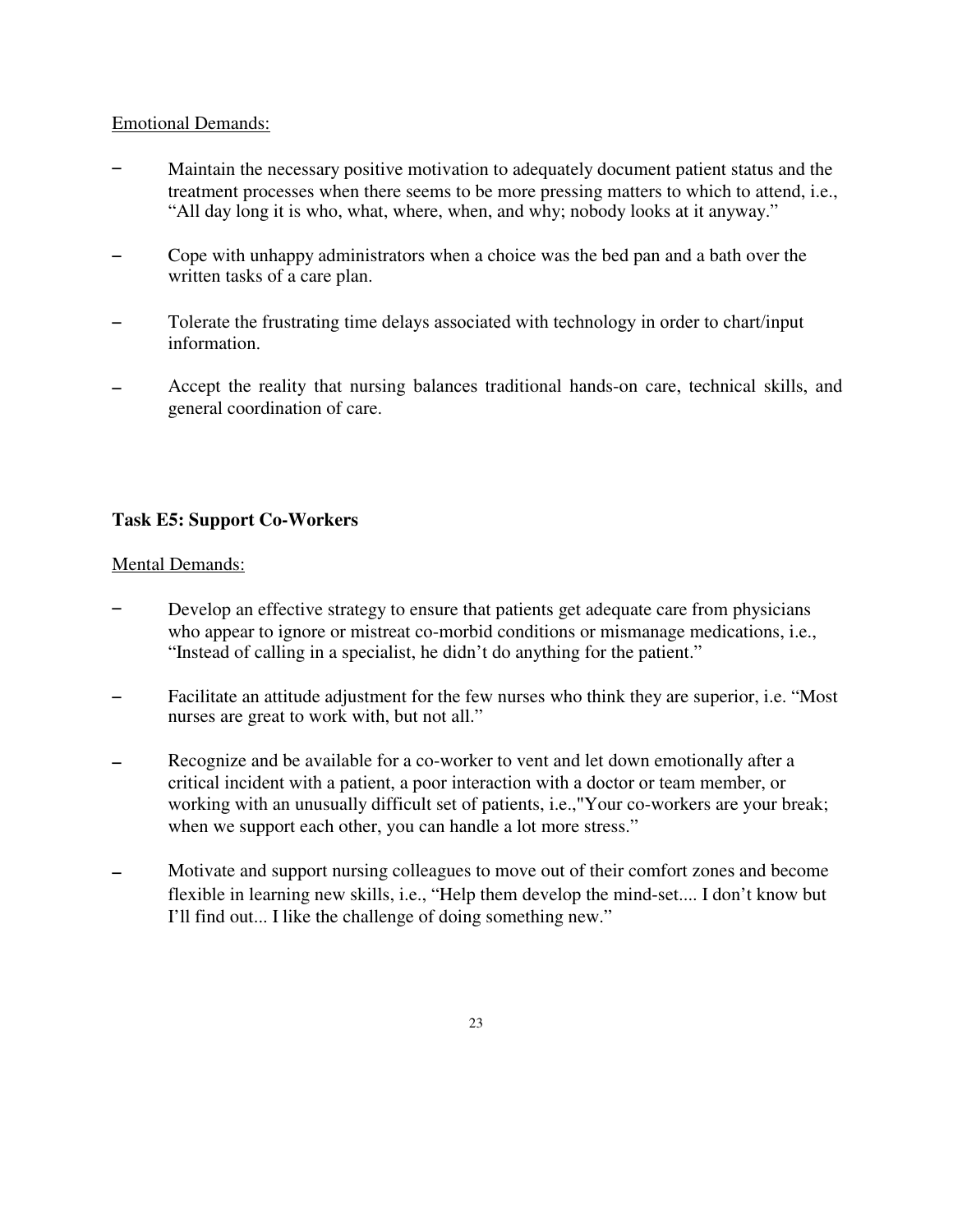#### Emotional Demands:

- $\overline{a}$ Manage emotions of anger, frustration, resentment, and depression encountered when working with a nurse with a difficult personality.
- $\overline{a}$ Possess the patience to work with students/ new nurses as they learn to connect classroom training to actual patient care.
- $\overline{a}$ Recognize and then assist co-workers who are over their heads with difficult patients or a heavy workload.
- $\overline{a}$ Manage the fear of giving wrong advice, i.e., "Sometimes you really have to dig to think of something that can be done."
- $\overline{a}$ Make sure a demanding family or physician doesn't negatively influence the attention and quality of care, i.e., "You tend to let things slide rather than deal with confrontations and disrespect."

#### **Task E6: Manage Time**

- $\overline{a}$ Prioritize care tasks according to critical need and commit sufficient time to accomplish the tasks.
- $\overline{a}$ Make the correct moment-to-moment decision in use of time, i.e., "It is responding to hygiene versus charting, unstable vital signs versus bleeding, call lights versus family education, wait for the doctor's directions versus calling respiratory, dressing changes versus dinner, medication on time versus assisting an overloaded nursing colleague."
- $\equiv$ Determine what tasks will create the biggest problems if they are put off or not done.
- $\overline{a}$ Possess the mental ability to multi-task and use other staff resources.
- $\overline{a}$ Ensure there are periodic time blocks for personal care, lunch, and "a few minutes for emotional escape."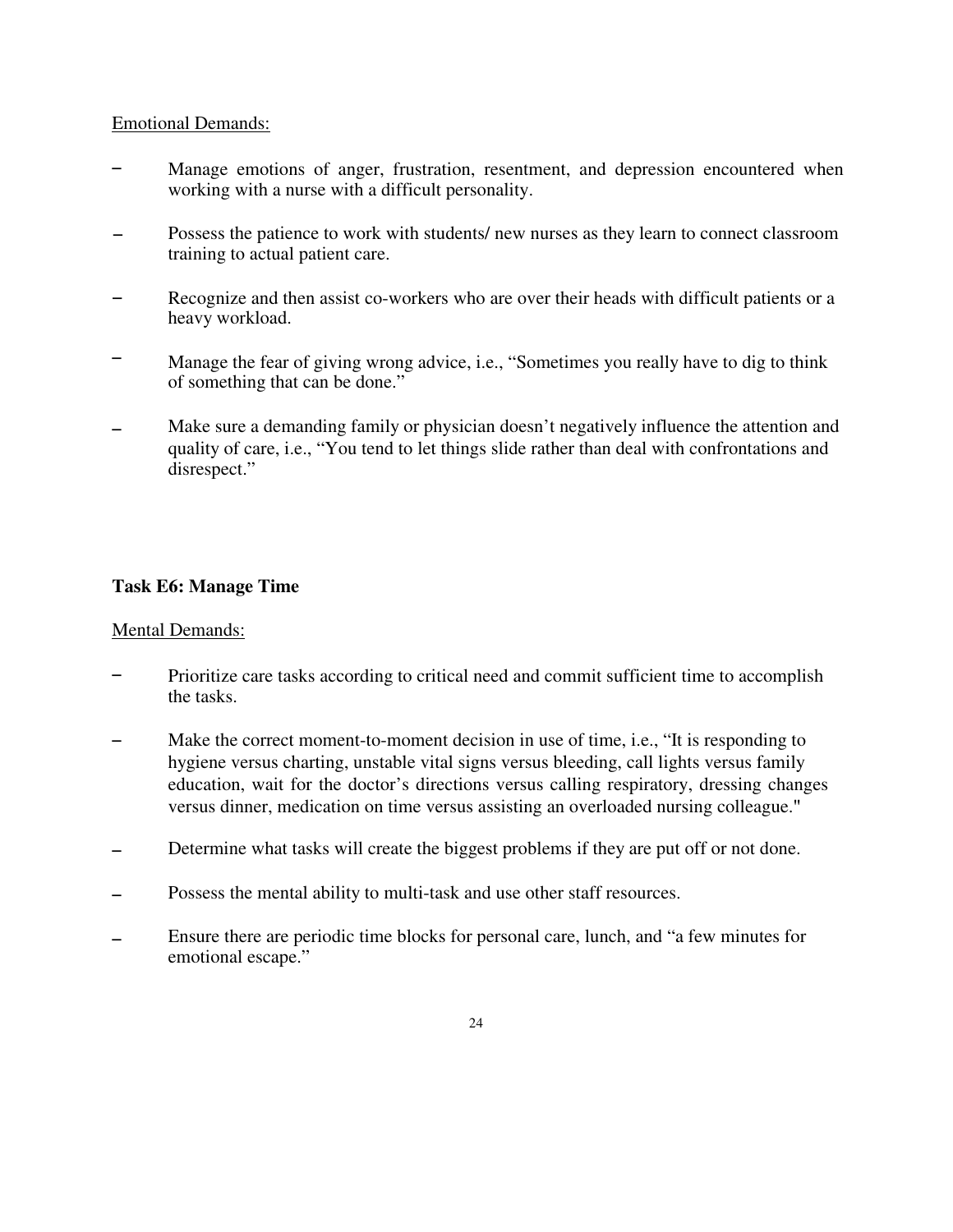Possess a personal strategy for completing all necessary functions and tasks for each patient by prioritizing, effective sequencing, following time lines, avoiding irrelevant activities, and recording action steps.

# Emotional Demands:

- Possess the emotional temperament to remain calm when under critical time pressure in order to process information logically and systematically.
- Possess the self-confidence to make independent decisions when (1) time is of essence and (2) other resources are not available.
- Enjoy an "emotional payoff" from time sensitive decisions and actions, i.e., "You need to enjoy being in the middle of life-dependent problem-solving situations."

# **Task E7: Manage Self: Fears, Time, Commitment, Health, Stress**

- $\overline{a}$ Possess the mental toughness to objectively re-examine the care provided a patient who is dying as a process for personally keeping nursing skills at their optimum.
- $\overline{a}$ Maintain a full commitment to nursing by re-adjusting expectations to the realities of the work environment, i.e., "Because of the time demands and high acuity you feel unfilled. I know I did okay but not great because you can't; you often have to give up the little things like teaching and bathing, and supporting the patient's emotional needs."
- $\overline{a}$ Cope with or tolerate the physical and mental demands of differing shifts, e.g., circadian rhythm changes, patient load increases, and fatigue.
- $\overline{a}$ Moderate the fear of an infectious disease that could be taken home to family members by (1) remaining alert to risk symptoms,(2) following safety procedures, and (3) maintaining a continued and resilient physical and mental state for optimal personal immunity.

Recognize one's personal symptoms of stress, fatigue, and burnout that lead to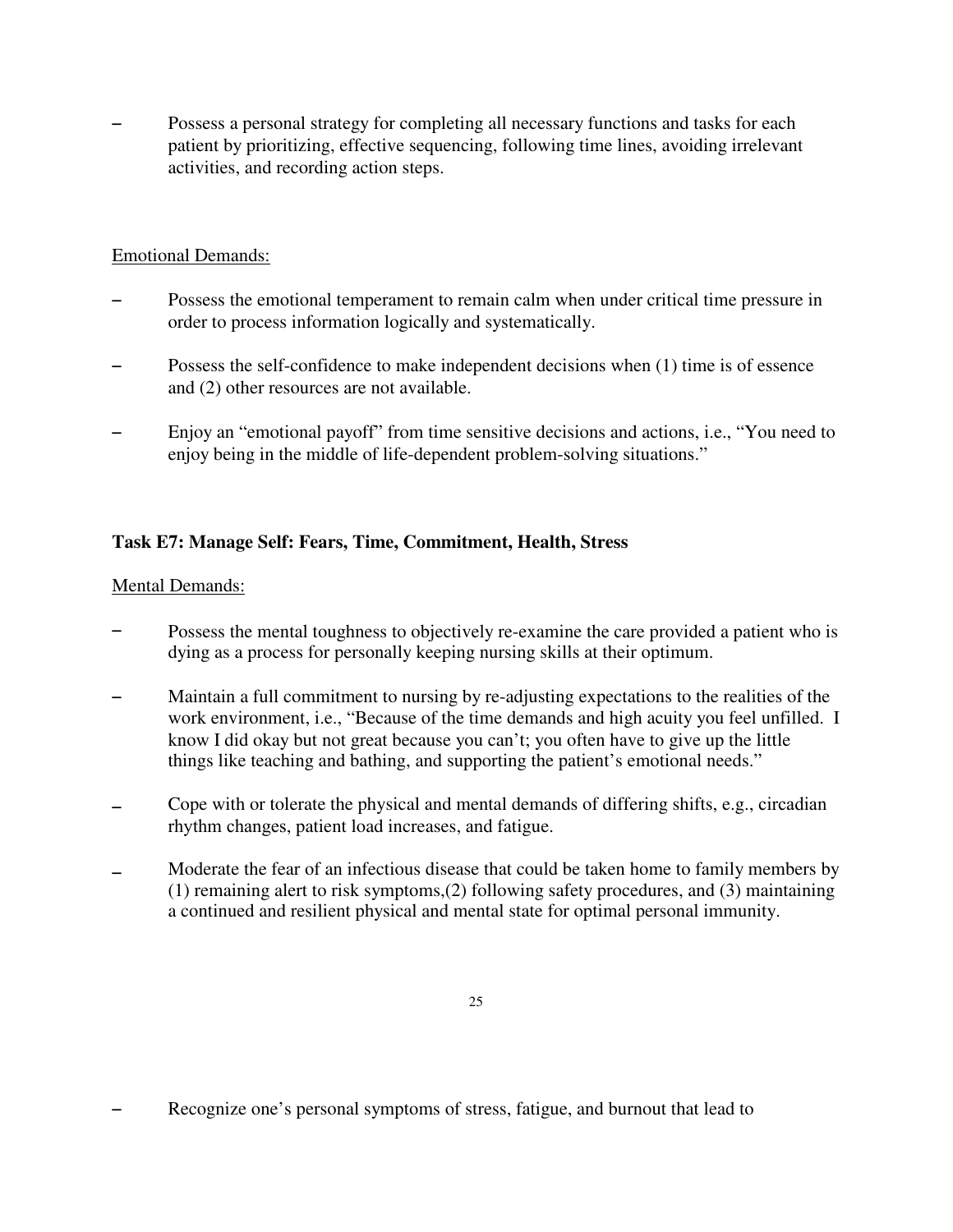inefficiencies and mental errors that will impact the nurse as well as the patient, i.e., "With the high census and low staff you've got to keep yourself sane; you've got to have your own time and space."

 $\overline{a}$ Know institutional policies and follow-up procedures for accidental injuries on the job.

- $\overline{a}$ Maintain sensitivity without personalizing when coping with patient suffering. "It's alright to weep a little when I drive home, but then I move on."
- $\overline{a}$ Permit oneself to mourn and experience personal emotions of sadness with the death of a patient without losing perspective of the reality of the disease process and the treatment/care that was provided, i.e., "I can find peace and self-acceptance because I've tried my best, so I'm okay."
- At the death of a patient, avoid continually ruminating.... "Did I miss something? Did I prioritize the right thing? Should I have picked up on that sooner? I didn't see it coming. I feel bad they've been through all that."
- $\overline{a}$ "You've got to love nursing and believe in the fact that you're doing good for many people."
- $\overline{a}$ Recognize the emotional demands of the night shift, e.g., diminished family life, less experienced nurses with fewer resources available.
- $\overline{a}$ Maintain commitment by emotionally accepting the reality that the "touchy feely" part of providing quality patient care most often won't happen, i.e., "The back rubs and the bed baths while talking with them.... that's why I became a nurse... it's the hardest thing to give up."
- $\equiv$ Recognize one's personal critical symptoms of stress that demand a change in working conditions or in one's personal emotional adjustment before patients are put at risk and the colleagueship and the positive working milieu on the unit is damaged, e.g., headaches, TMJ symptoms, acting out, negativism, obsessive anxiety about possible errors in patient care, poor sleeping patterns, depression, over-eating, inappropriate use of substances.

<sup>-</sup> Ensure that the initial fear of not understanding why a patient is decompensating does not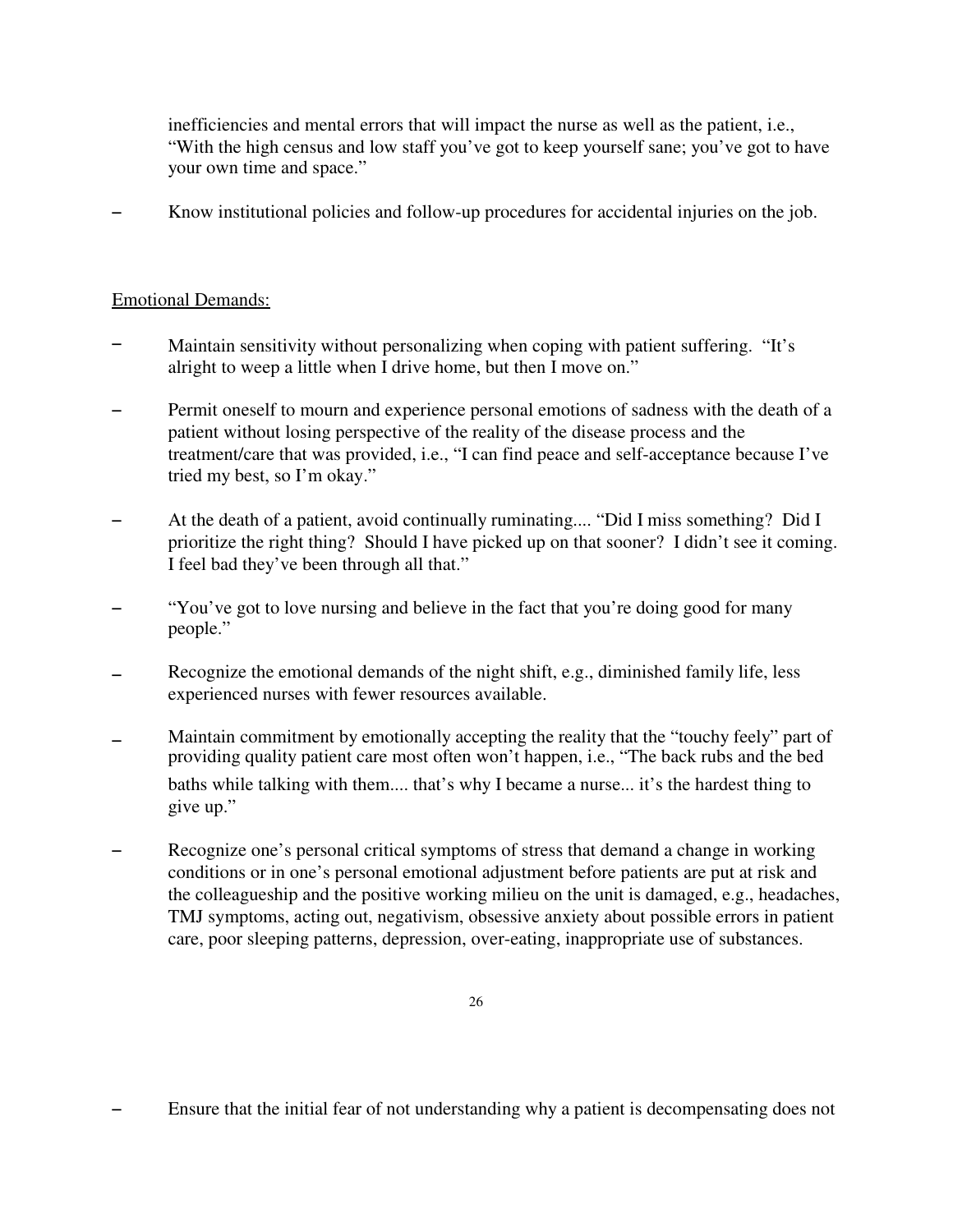create an anxiety-driven immobilization preventing (1) capacity to do critical thinking and/or (2) obtaining additional resources.

- $\overline{a}$ Avoid personalizing the occasions when the hospital and staff are criticized, i.e., "The bill is too high, the stay is too short, the doctor doesn't have time, the nurse is ornery, the food is terrible."
- $\overline{a}$ Accept the community's expectation of a good outcome and that when a bad outcome occurs, it's the medical team's fault; "The patient doesn't have any responsibility."
- $\overline{a}$ Keep perspective of one's personal value as a nurse while allowing feelings of frustration when another member of the healthcare team doesn't show trust or confidence.
- "There's a lot of pressure to function as a nurse.... whew, I've got to study the rest of my life to stay current."
- Tolerate the political liability and personal emotional trauma knowing that there is a great risk in being able to detect and then prevent a fatal condition when the floor is understaffed, i.e., "Three nurses for 22 to 24 patients."
- Possess the emotional resilience to successfully move from the adrenalin rush of a bad code to the relief of a good outcome or to the fear and then sadness and acceptance of death.

27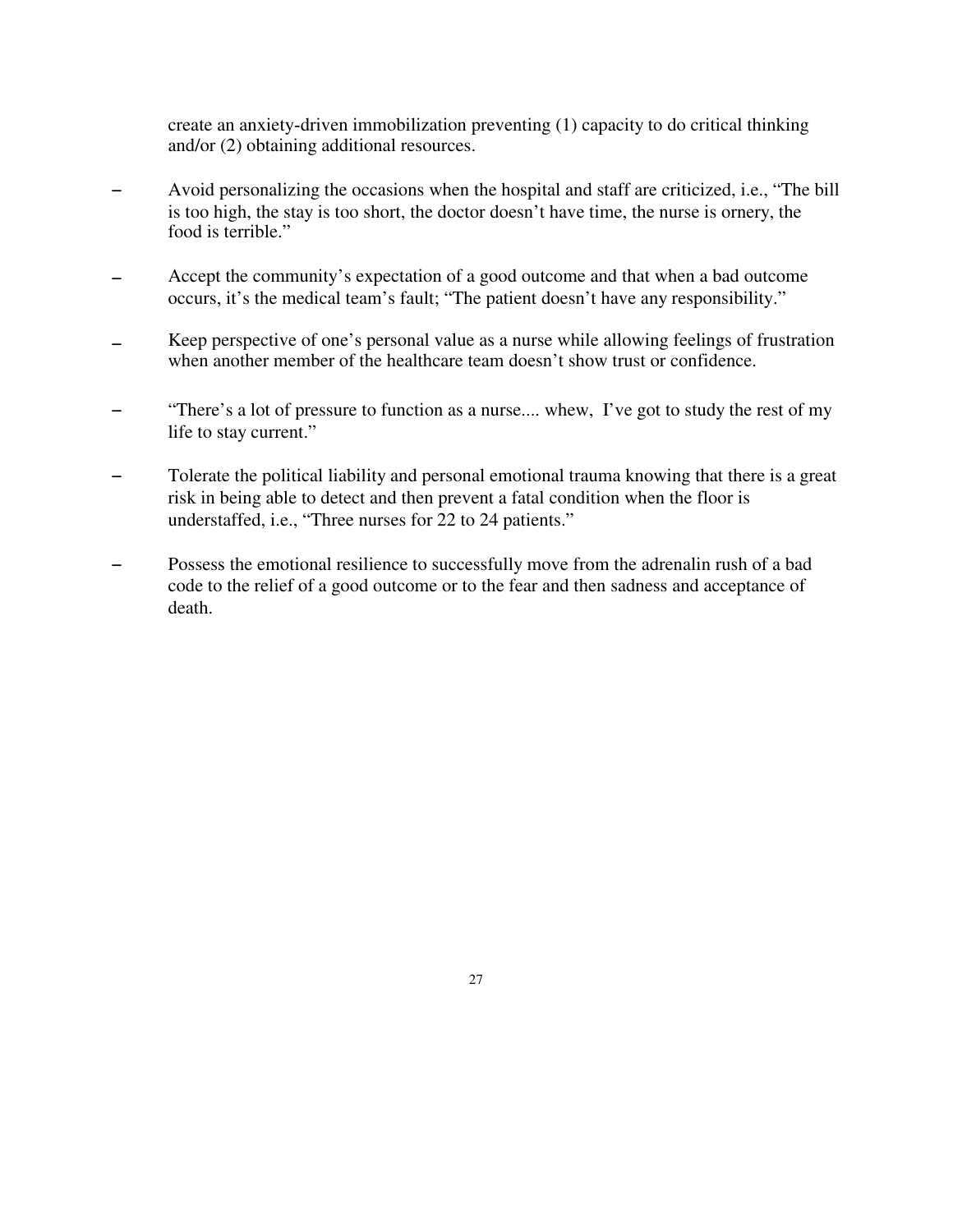# **AN ADDENDUM TO THE REPORT OF THE**

# **MENTAL AND EMOTIONAL DEMANDS**

# **OF THE GENERALIST NURSE**

**JUNE 2003**

Darrell H. Hart, Ph.D. Clinical and Consulting Psychologist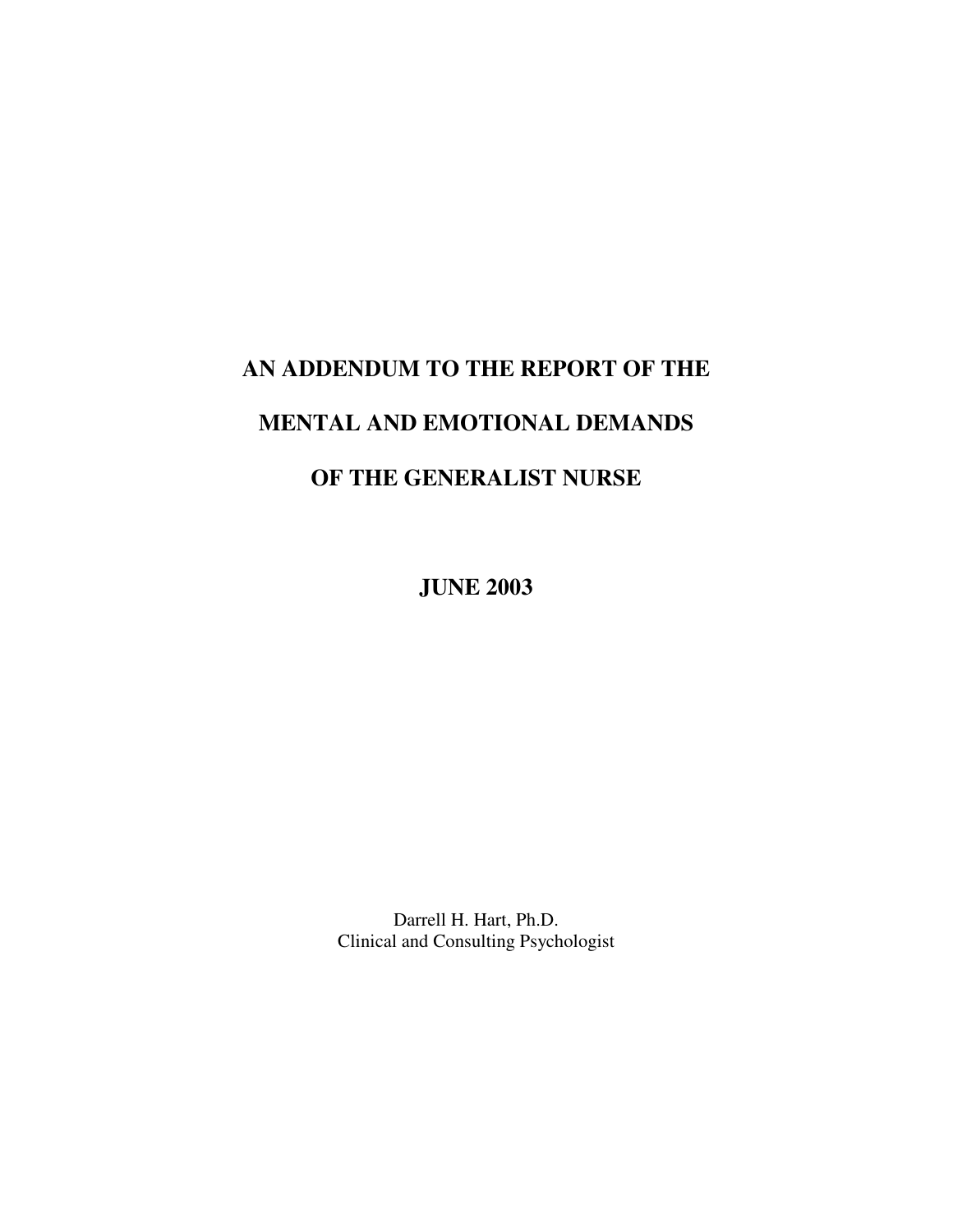## **AN ADDENDUM TO THE REPORT ON THE MENTAL AND EMOTIONAL DEMANDS OF THE GENERALIST NURSE**

#### **JUNE 2003**

During the process of interviewing 60 generalist nurses across the state of Utah concerning their mental and emotional challenges according to functions and tasks, I also spent a few minutes discussing their perceptions of various personality characteristics and behaviors associated with job success and failure. The remarks to follow summarize the responses of the nurses, both with respect to positive attributes as well as negative. Actually, they are interchangeable. If one looks at the negatives, one can simply reverse the characteristic and in so doing can recognize the positive attributes that are desired. Each characteristic listed below was identified by at least five nurses during the course of the interviews.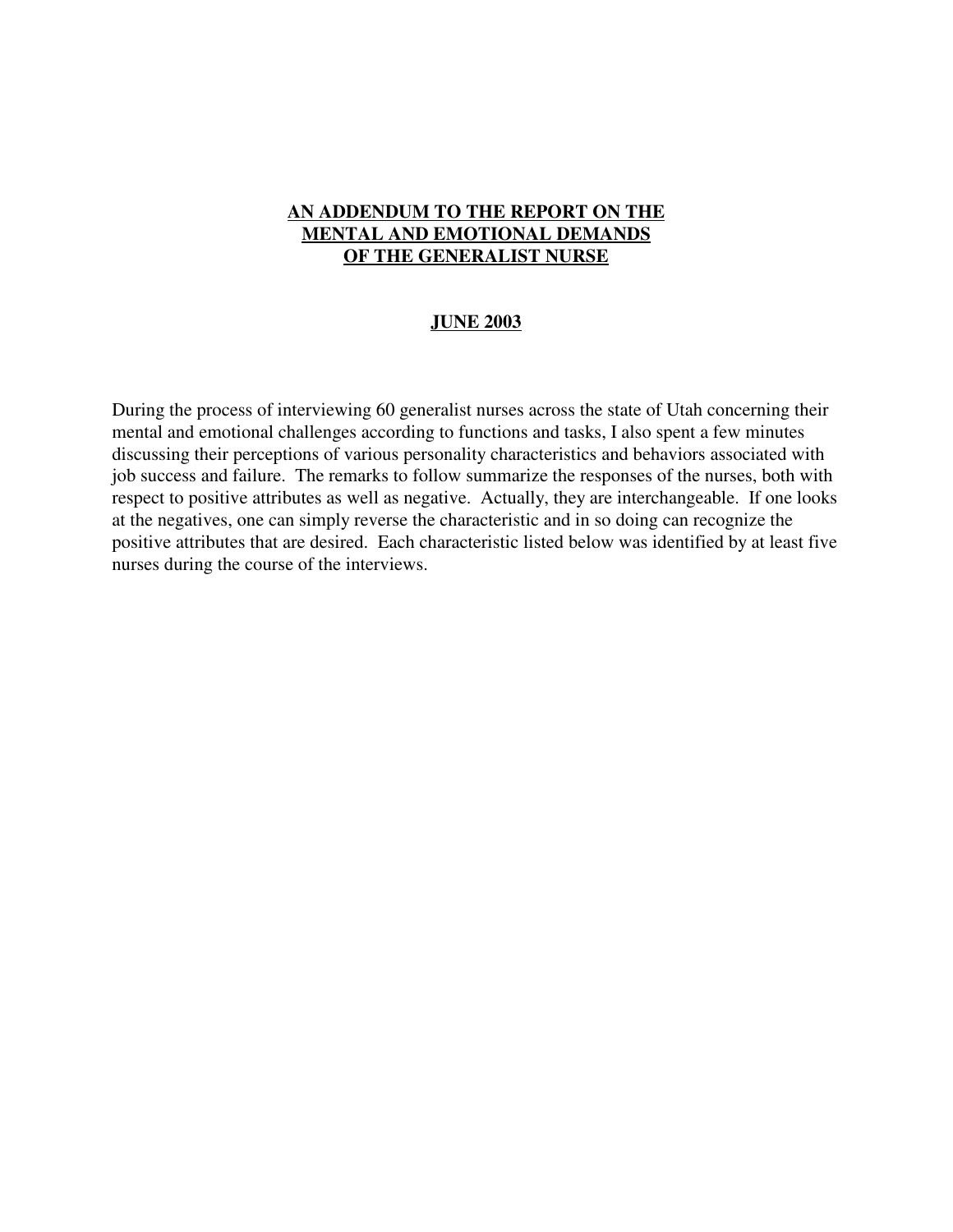# **CHARACTERISTICS OF EFFECTIVE NURSES**

- Ability to think on their own.
- Willing to learn how to do things.... to be appropriately aggressive.
- Flexibility.
- Positive mental attitude.
- Critical thinking skills.
- Maturity..... know what do they want to do and how to do it.
- Experience in the health field prior to becoming a registered nurse.
- Be comfortable with what they know and don't know and be willing to get help. "It's okay not to know everything."
- A desire to learn what one doesn't know.
- Enjoy the learning environment.... the intellectual stimulation.
- Find personal rewards in the job.
- Enjoy taking care of people..... the nurturing human element.
- Find stimulation in the intensity and variety of nursing situations.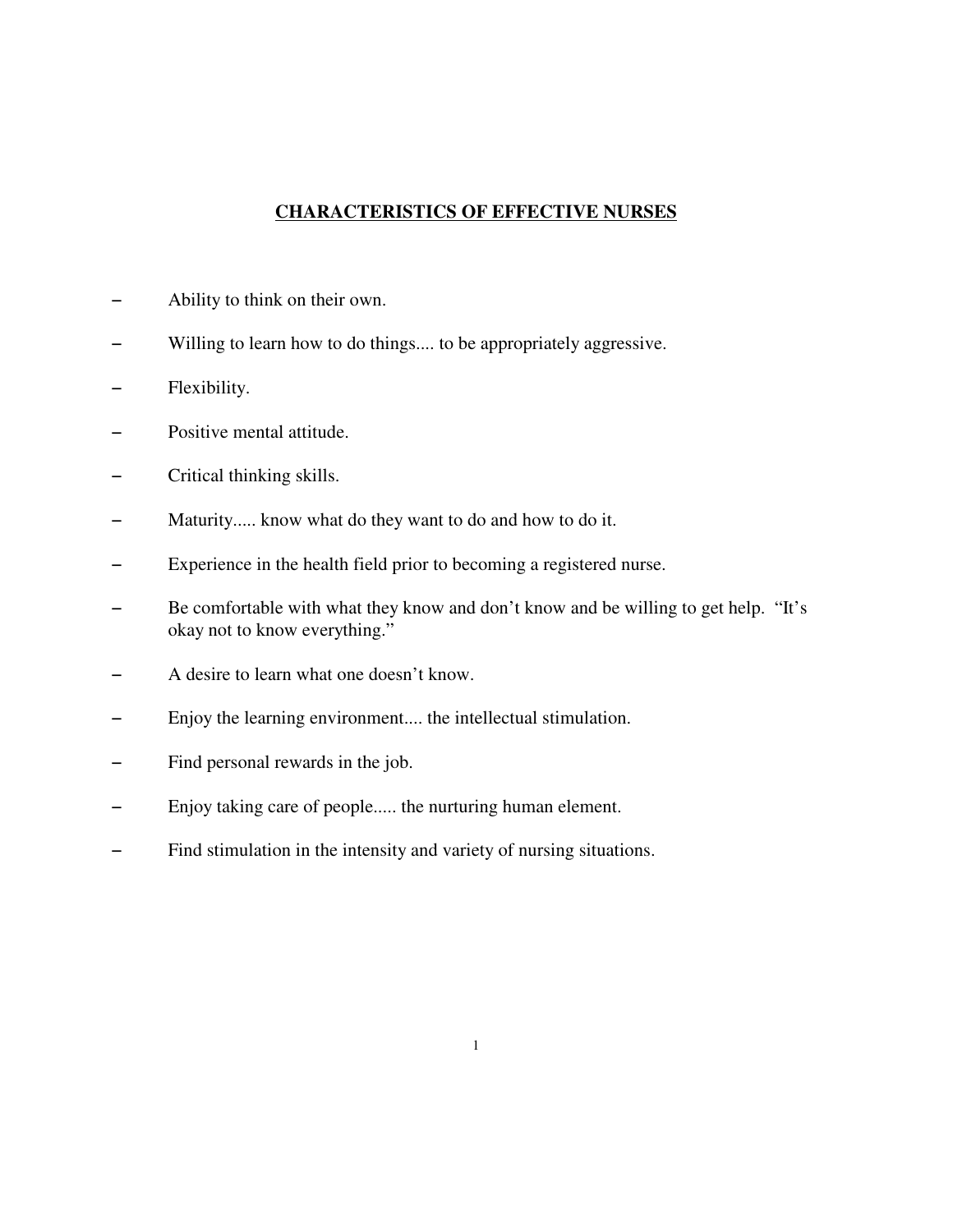#### **CHARACTERISTICS OF INEFFECTIVE NURSES**

#### **Poor Attitude:**

- Apathy.
- Going through the motions, just doing the minimal to get by.
- Preoccupied with other interests, i.e., "This job is just a paycheck."
- Self-serving.... "I'm only looking out for me."
- Unwilling to find solutions..... always complaining.... doom and gloom.
- Lack of commitment or dislike for nursing/and or the hospital.
- Irritated with extra demands.

#### **Personality Deficiencies:**

- Lack of sensitivity/empathy/nurturing.
- Lack of self-confidence to take responsibility.... to make critical decisions.
- Lack of common sense... can't follow a logical thought process to a solution.
- Lack of initiative.
- Personalizing.... excessively sensitive.
- An obsessive perfectionist.
- Lack of sufficient intellectual capacity.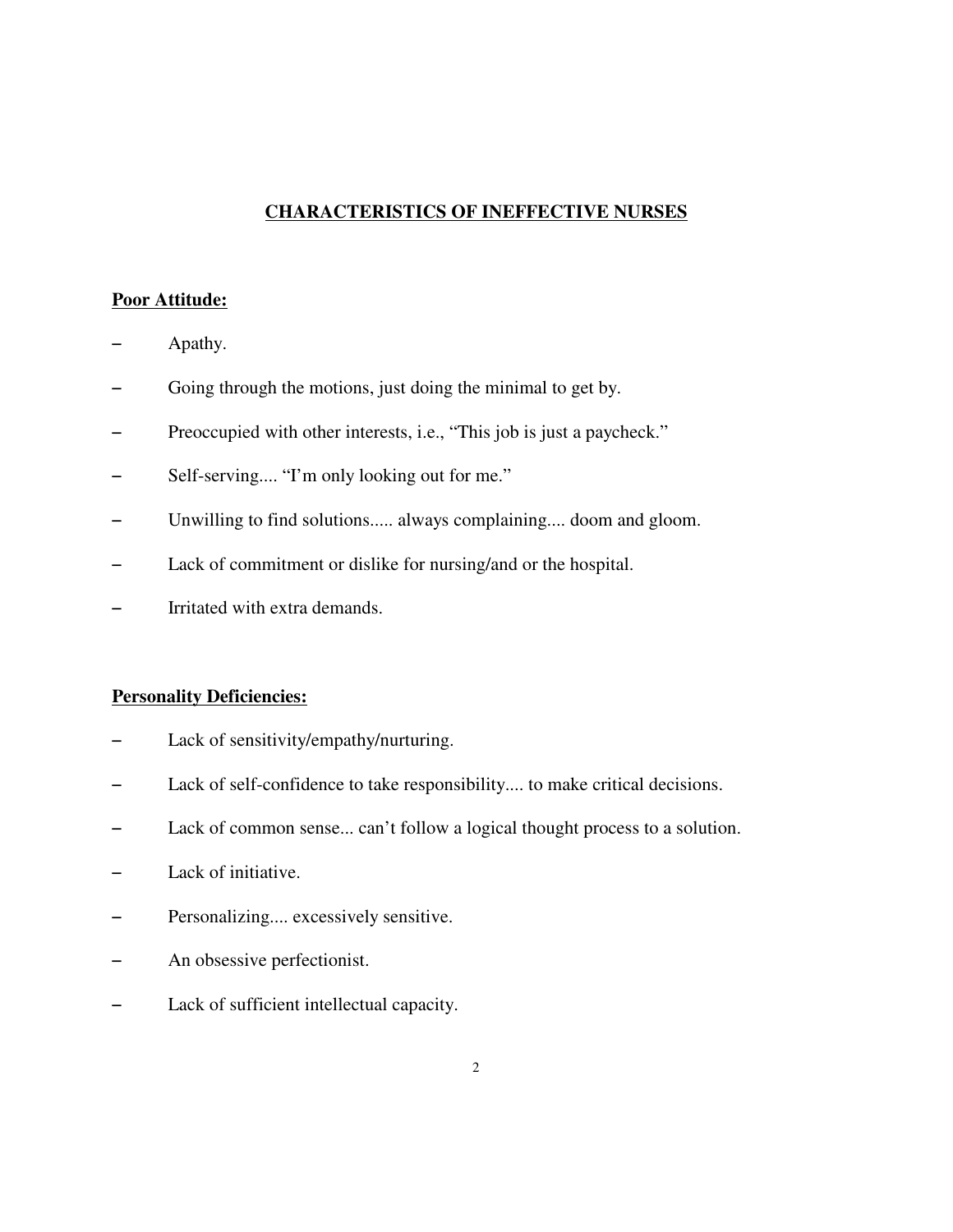- Angry..... negative.
- Emotionally distracted and cold.... afraid to experience and share emotions.
- Defensive... unable to take responsibility of one's own behavior.
- Ornery, demanding, rigid.

#### **Deficiencies in Skills:**

- Lack of organizational skills to keep up.
- Difficulty prioritizing..... what to let go of.
- Failure to see cause and effect relationships.
- Failure to know how and when to be assertive with peers and doctors.
- Poor inductive and deductive reasoning.
- Failure to know what is missing... "no peripheral vision."
- Failure to anticipate.
- Failure to integrate.
- Failure to know one's own limits... to stay within the scope of practice.
- Failure to keep up with techniques, procedures, equipment, and medications.
- Difficulty in talking with peers and doctors.

#### **Emotional Deficiencies:**

Easily overwhelmed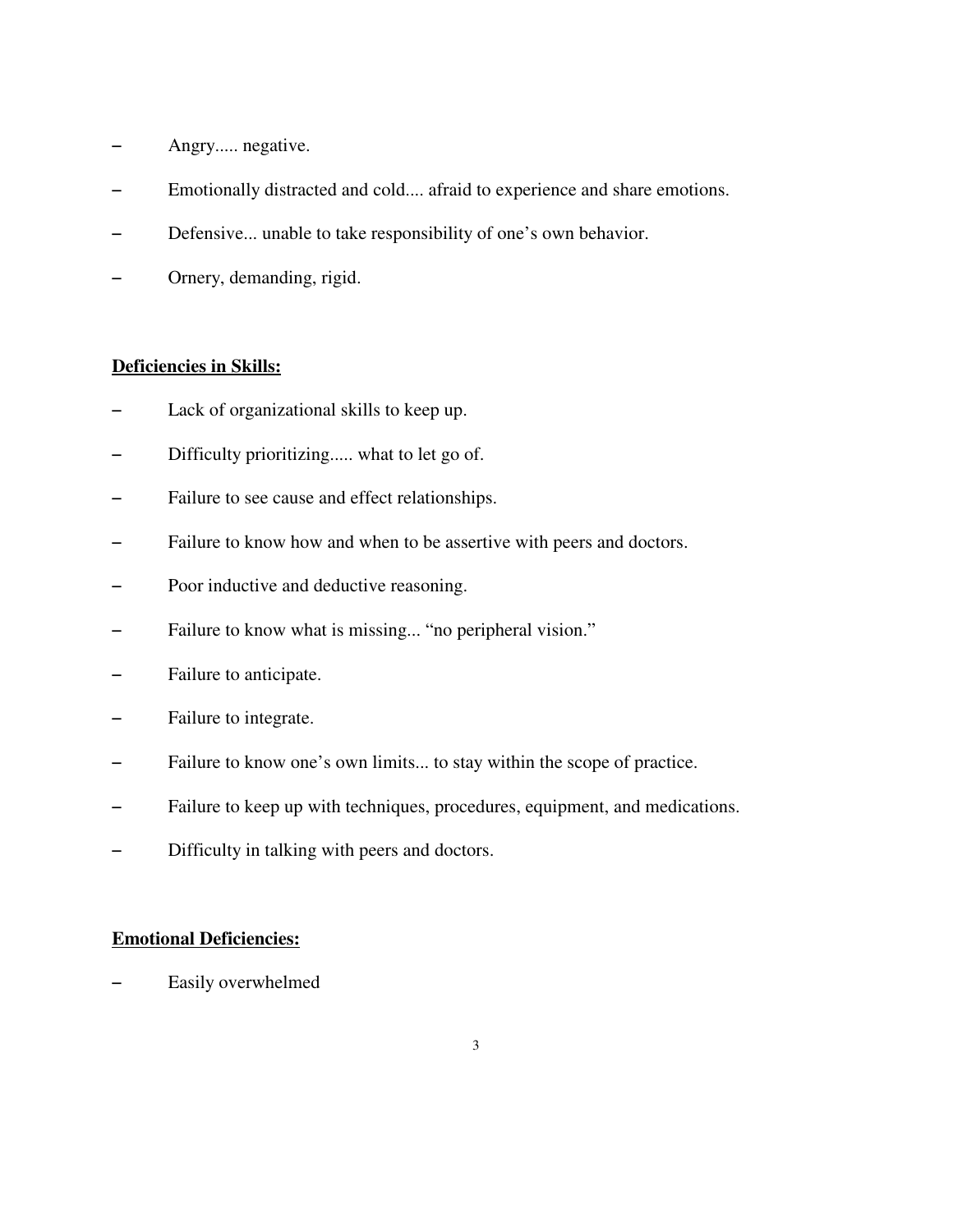- Excessive fear of failure.
- Poor stress coping abilities..... inability to be calm under pressure and think clearly.
- Unable to handle chaos.
- Prone to emotionally driven mental mistakes.
- Constantly worrying about things that are not important.